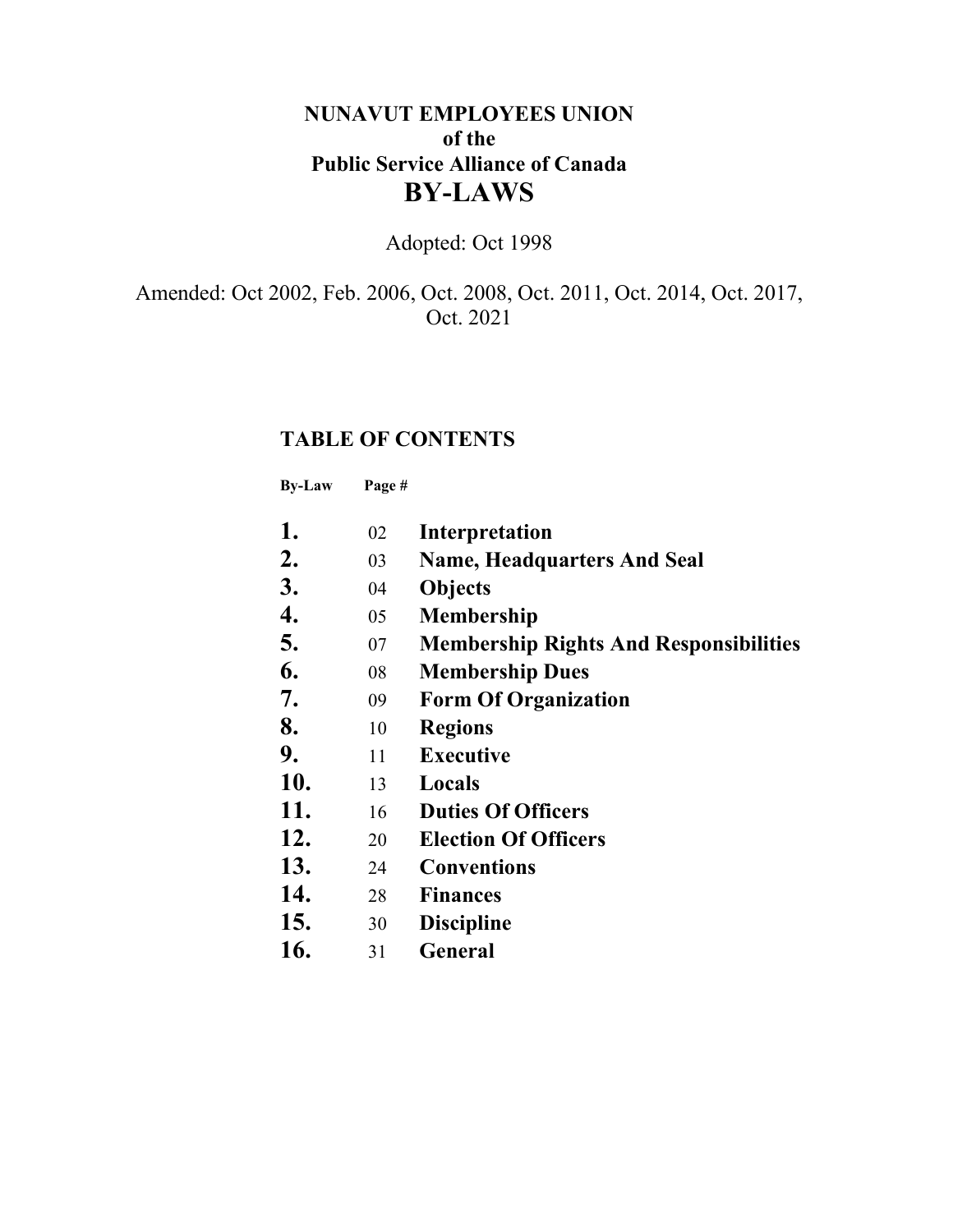### BY-LAW 1 Interpretation

Section 1

The following definitions shall apply where used in these By-Laws:

- a) **MAY**: is to be construed as permissive.
- b) **SHALL**: is to be construed as imperative.
- c) **PSAC**: means the Public Service Alliance of Canada.
- d) **UNION**: shall be construed to mean the Component called the "Nunavut Employees Union" of the Public Service Alliance of Canada.
- e) **BY-LAWS**: means the rules that regulate the operation of the Union which have been approved by a two-thirds majority vote of delegates present at a Union Convention. Resolutions presented to Convention for approval may amend, rescind, replace, add to, or delete portions from existing By-Laws.
- f) **REGULATIONS**: means the administrative processes that form part of the By-Laws and have been approved by a two-thirds majority vote of delegates present at a Union Convention. Resolutions presented to Convention for approval may amend, rescind, replace, add to, or delete portions from existing Regulations.
- g) **POLICIES**: means the legal and administrative processes approved by a twothirds majority vote by the Executive members present at any meeting between Union Conventions. Prior to each Union Convention these Policies shall be prepared for approval by Convention, at which time, if approved, they amend the appropriate, or are added as new, By-Laws or Regulations.

#### Section 2

Nothing in these By-Laws shall conflict with the PSAC Constitution.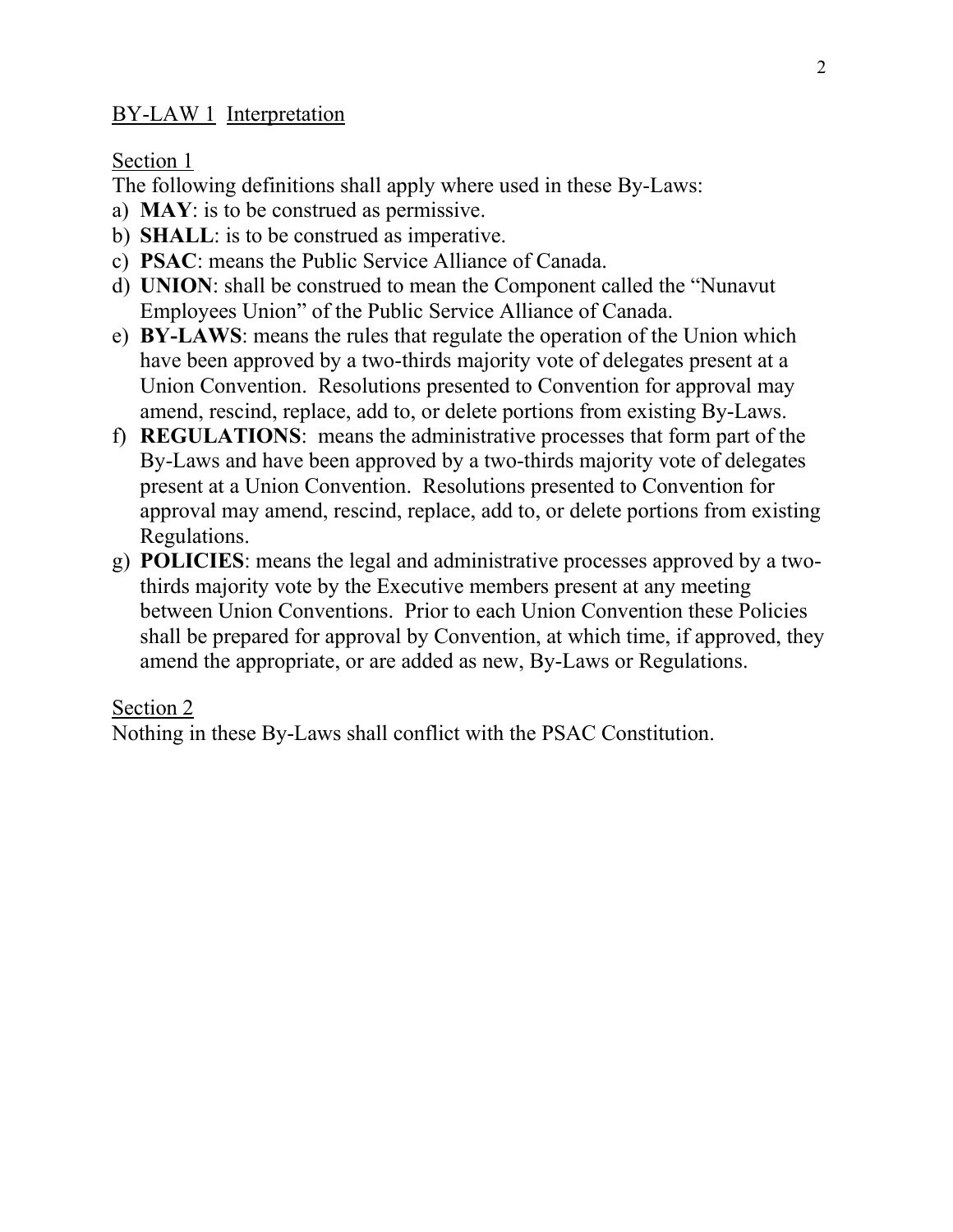## BY-LAW 2 Name, Headquarters And Seal

### Section 1

This union, a Component of the Public Service Alliance of Canada, shall be known as the Nunavut Employees Union.

### Section 2

The Union shall have its headquarters in the City of Iqaluit, NUNAVUT, Canada.

### Section 3

The Seal of the Union shall bear the words "Nunavut Employees Union" and shall be in the custody of the President.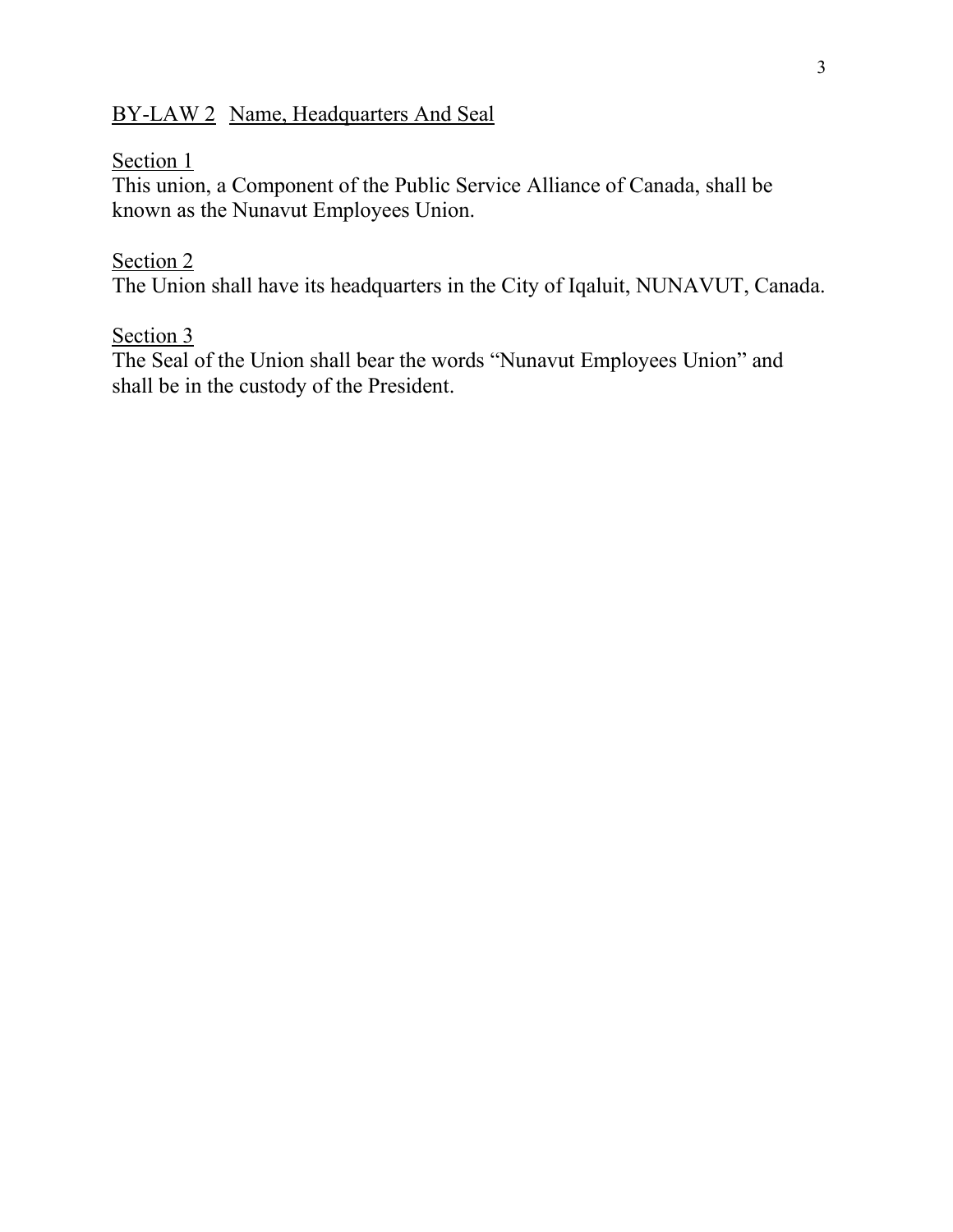### BY-LAW 3 Objects

Section 1

- 1. To unite all members of the PSAC over which this Union has jurisdiction into a single union capable of acting on their behalf.
- 2. To support fully the PSAC in the furtherance of its constitutional responsibility for the improvement and protection of wages, working conditions, salaries and other terms of employment of all PSAC members.
- 3. To obtain through democratic means for all members the best possible standards of wages, salaries and other conditions of employment, and to protect the interests, rights and privileges of all such workers.
- 4. To subscribe unconditionally to the aims and objects outlined in the PSAC Constitution.
- 5. To engage in educational, political, economic and other activities to advance and protect the economic and social conditions of members and other working people.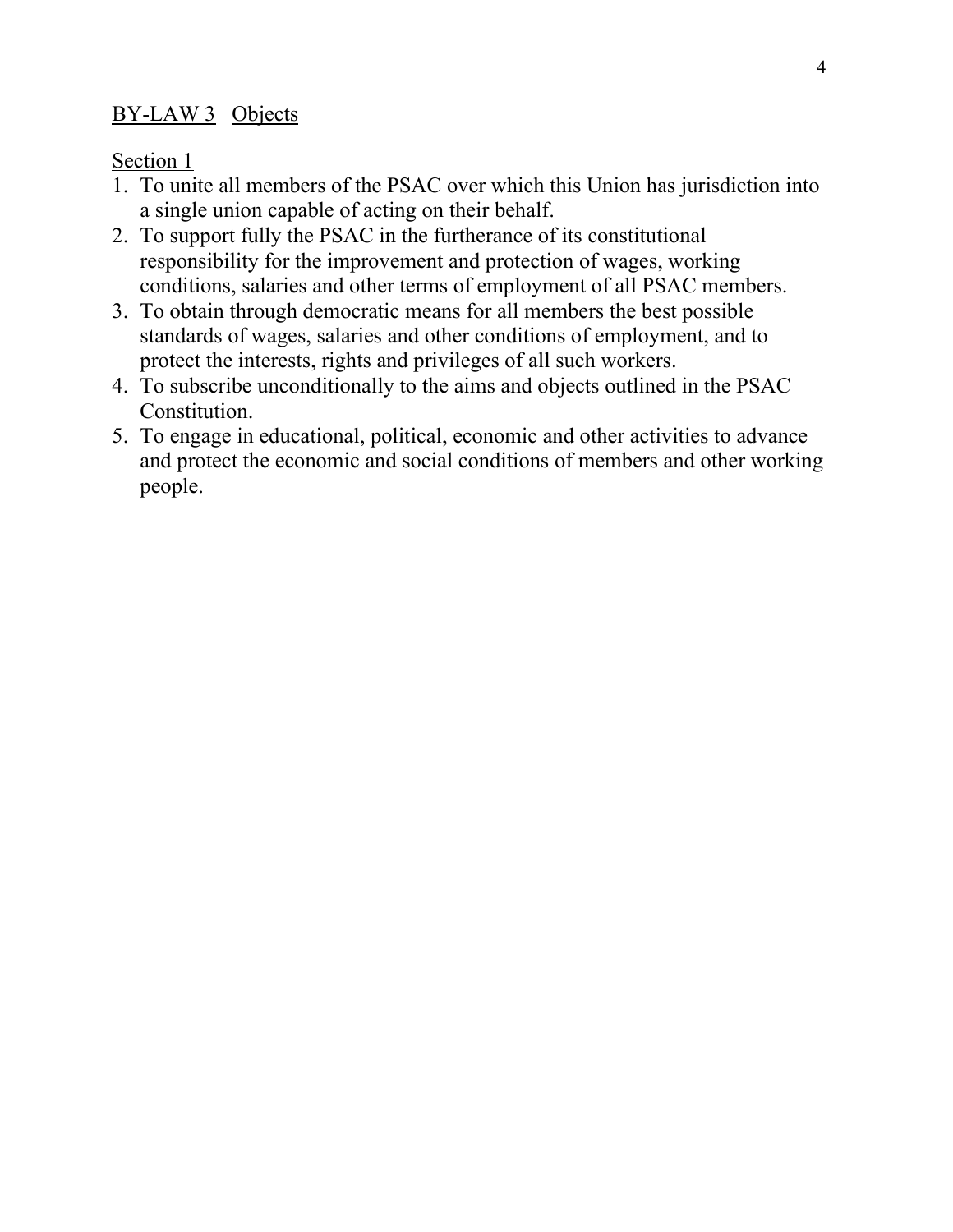## BY-LAW 4 Membership

#### Section 1

Membership is open to all workers who fall under the jurisdiction of and who are not excluded from membership in the Union.

### Section 2 Regular Membership

A member in good standing is a worker who:

- a) signifies a desire to become a member by signing an application;
- b) has been accepted for membership in the Union;
- c) has not been suspended or expelled;
- d) has no outstanding debts to the Union or the PSAC; and
- e) pays dues as defined by the PSAC Constitution and these By-Laws no later than the month in which they become due.

### Section 3 Associate Membership

- 1. An associate member is an employee of the Union or its Local or Sub-Local who applies and is accepted for membership, or a former member of the Union who is temporarily subject to confidential exclusion.
- 2. An associate member must pay fees equivalent to the dues of a member.
- 3. Associate members are not entitled to vote at meetings nor to be elected to office, but shall be entitled to all other rights and privileges of membership.
- 4. Associate membership shall only be granted by the approval of the Executive.

### Section 4 Honorary Membership for Retired Members

Through application by a Local or Sub-Local to the Union President and with the approval of the Executive, a member who has retired may be granted honorary membership for outstanding service to the Union or to the PSAC. Honorary members shall not be required to pay dues and shall not be entitled to vote at meetings or to hold office in the Union or the PSAC, but shall be entitled to all other rights and privileges of membership. Honorary membership shall be suspended for any period of time that an honorary member is a worker in a bargaining unit represented by the Union or the PSAC.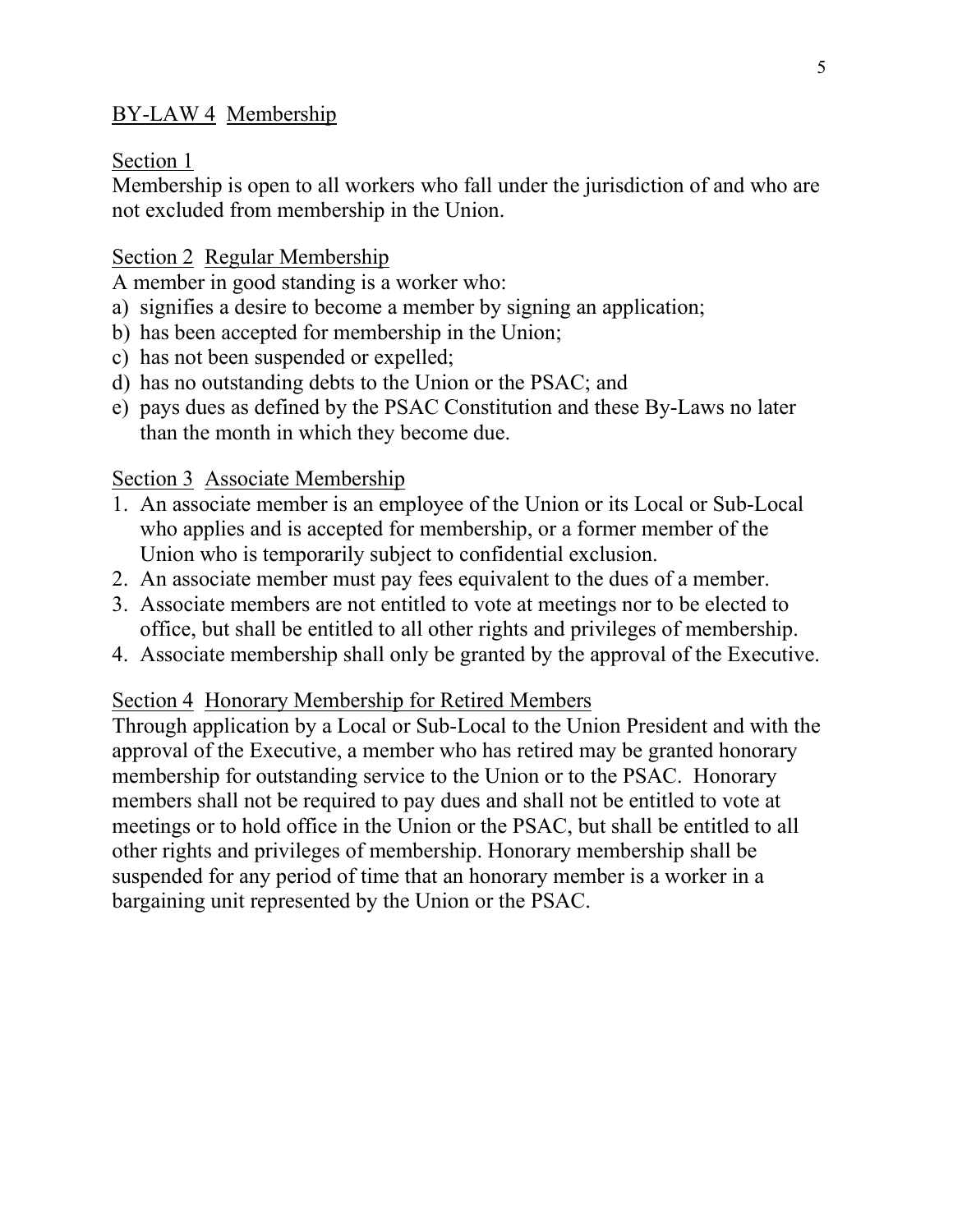#### Section 5 Life Membership

A life membership may be awarded at the discretion of the Union Executive to any member who, through personal and devoted efforts in the affairs of the Union has performed exemplary services for the membership. Unless a life member is a worker in a bargaining unit represented by the Union or PSAC, a life member shall not be required to pay dues and shall not be entitled to vote at a meeting or to hold office in the Union or the PSAC. The Union President shall invite nominations from Locals for life membership awards.

#### Section 6 PSAC Associate, Honorary and Life Memberships

Through application by Locals or Sub-Locals to the Union, or upon the initiative of the Union Executive, the Union may recommend to the PSAC that PSAC associate, honorary or life memberships be granted under the provisions of the PSAC Constitution Section 4(10).

#### Section 7

With the concurrence of the PSAC and with the exception of associate, honorary and life memberships, all members shall be issued with an identification card as evidence of their membership in the Union.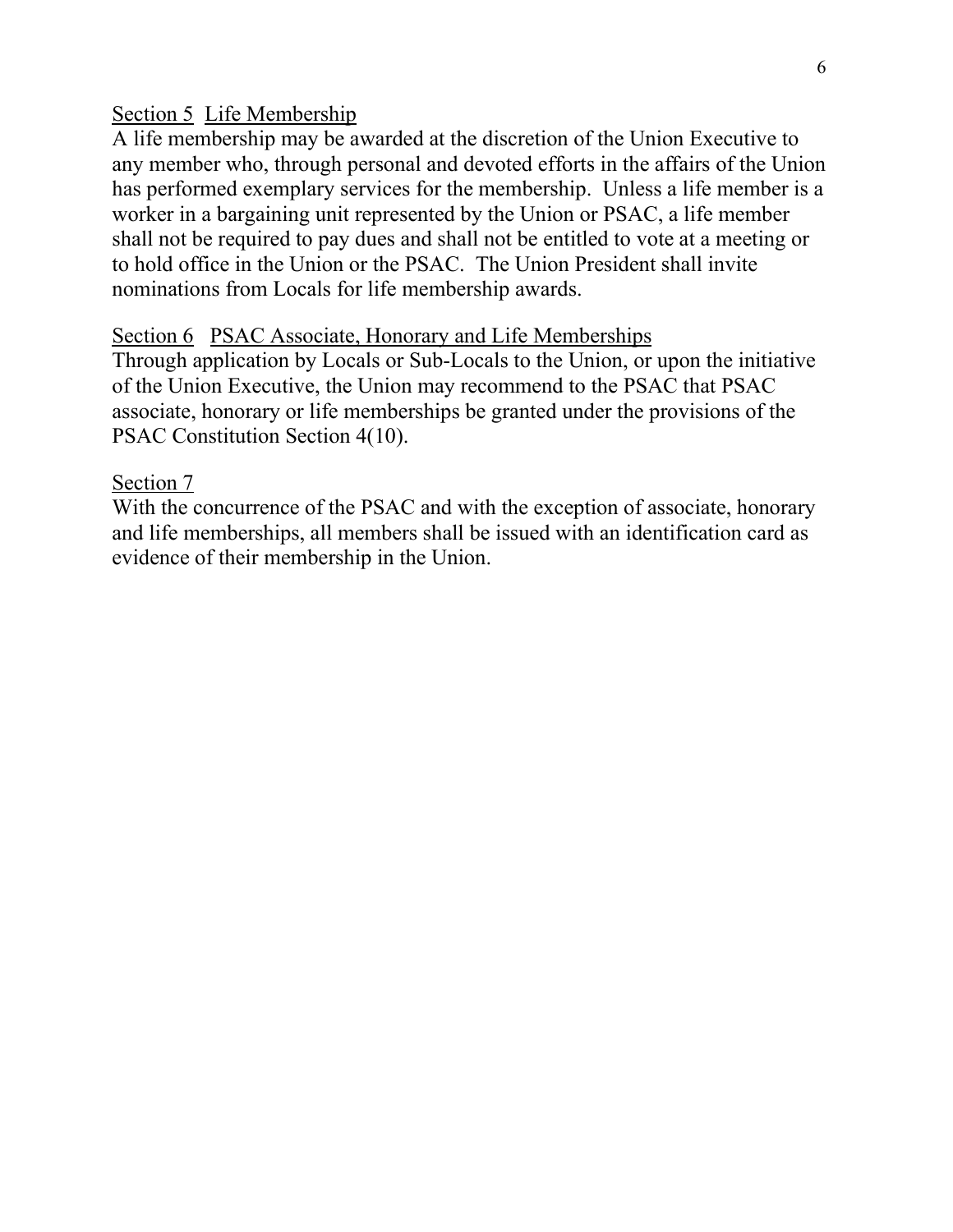### BY-LAW 5 Membership Rights And Responsibilities

#### Section 1

Upon being granted membership in the PSAC and this Union and for the term of such membership, each member of this Union is deemed to:

- a) have agreed to abide by and to be bound by the provisions of these By-Laws and the PSAC Constitution; and
- b) nominate, constitute and appoint this Union and the PSAC as agents to negotiate, enter into collective bargaining under procedures established by law, and after ratification by the membership, to sign agreements reached through collective bargaining, conciliation and/or arbitration with employers.

### Section 2

Every member except where explicitly stated otherwise, is entitled:

- a) to be represented by the Union;
- b) to participate in the activities of the Union;
- c) to consider and vote on the ratification of conciliation reports and formal agreements reached with their employer through collective bargaining;
- d) to be free from any act or omission on the part of the Union or other members that would discriminate against the member on the basis of age, sex, colour, national or ethnic origin, race, religion, marital or family status, criminal record, physical or mental disability, sexual orientation, language, political belief, or other ground as determined by the Executive;
- e) to be free from harassment by another member, both within the Union and in the workplace, on the basis of any of the grounds referred to in Sub-Section d);
- f) to be nominated for and hold office in the Union subject to any qualifications stipulated elsewhere in these By-Laws or the PSAC Constitution; and
- g) to participate in Union business at any level, and to participate in the election of delegates to Conventions in accordance with the provisions of these By-Laws and the PSAC Constitution.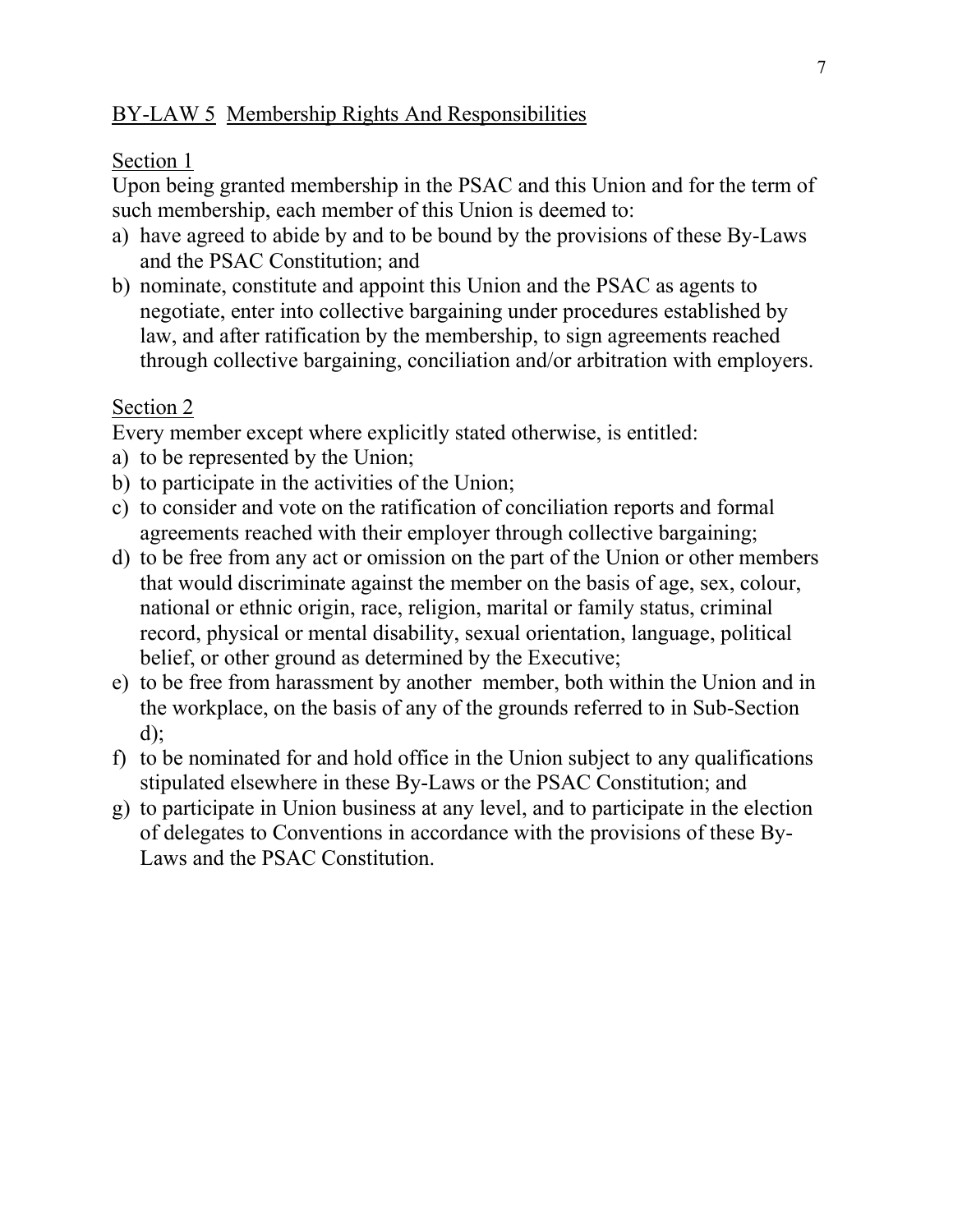### BY-LAW 6 Membership Dues

#### Section 1

The dues paid by each member and deductee of the Union shall be comprised of a) PSAC dues, b) Union dues, and c) Local dues as determined by the Local. PSAC dues shall be determined at the PSAC Triennial Convention. Union dues shall be established by a majority vote of accredited delegates at the Union Convention. A portion of the Union dues determined by Convention shall be rebated to each Local.

#### Section 2

Local dues rebates shall be calculated based on the number of members in good standing of the Local.

#### Section 3

Local dues are established by a two thirds [2/3] majority vote of the ballots cast by the members in good standing of the Local:

- a) at a general meeting of the members called for that purpose, such purpose and meeting having been publicly advertised for at least thirty [30] days; or
- b) by a secret mail ballot sent to each member.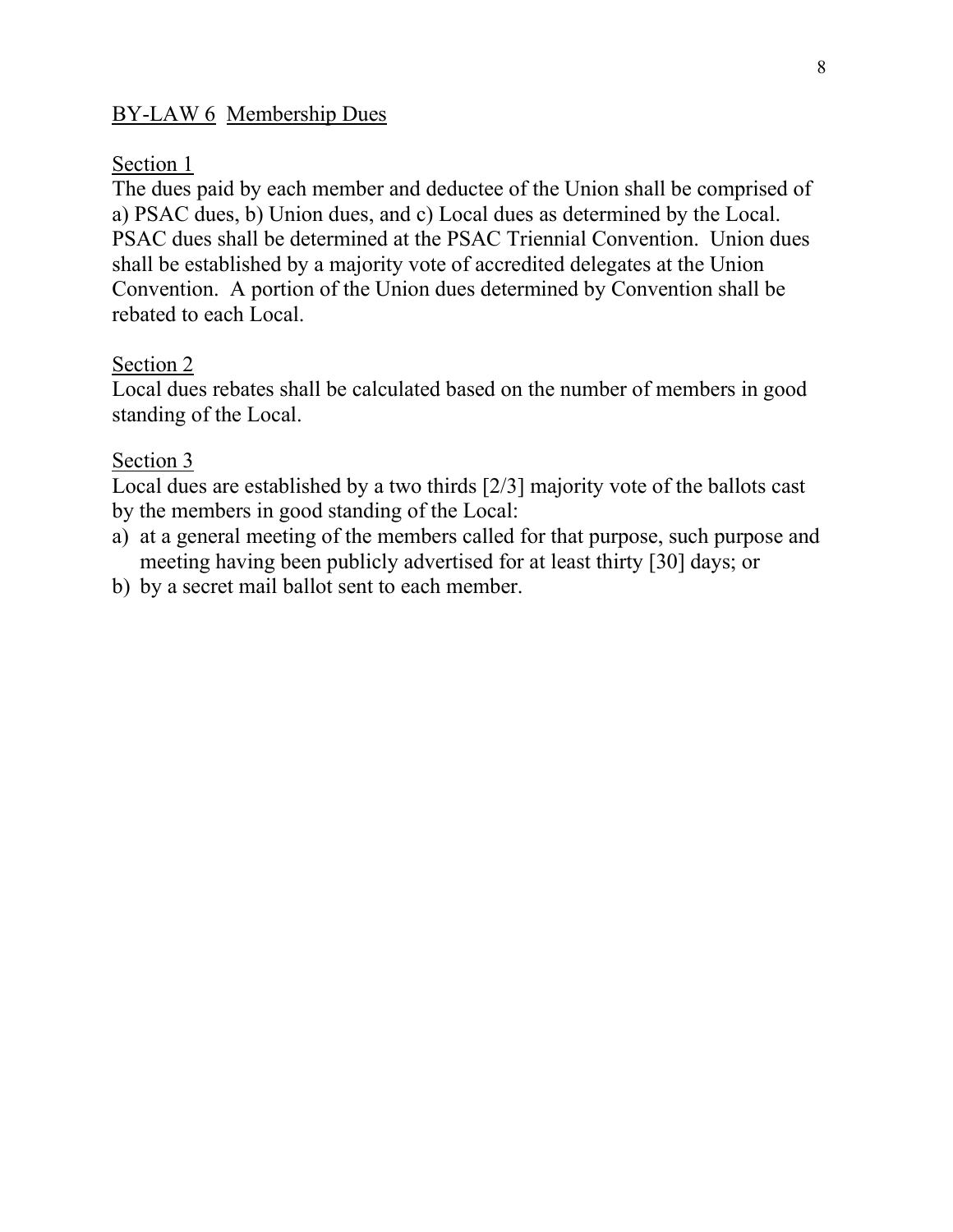## BY-LAW 7 Form Of Organization

#### Section 1

The Union shall be composed of Locals situated in Regions as established by the Executive pursuant to these By-Laws.

### Section 2

The Executive shall have the authority to allow bargaining groups to form Locals across regional boundaries and to determine reporting responsibilities.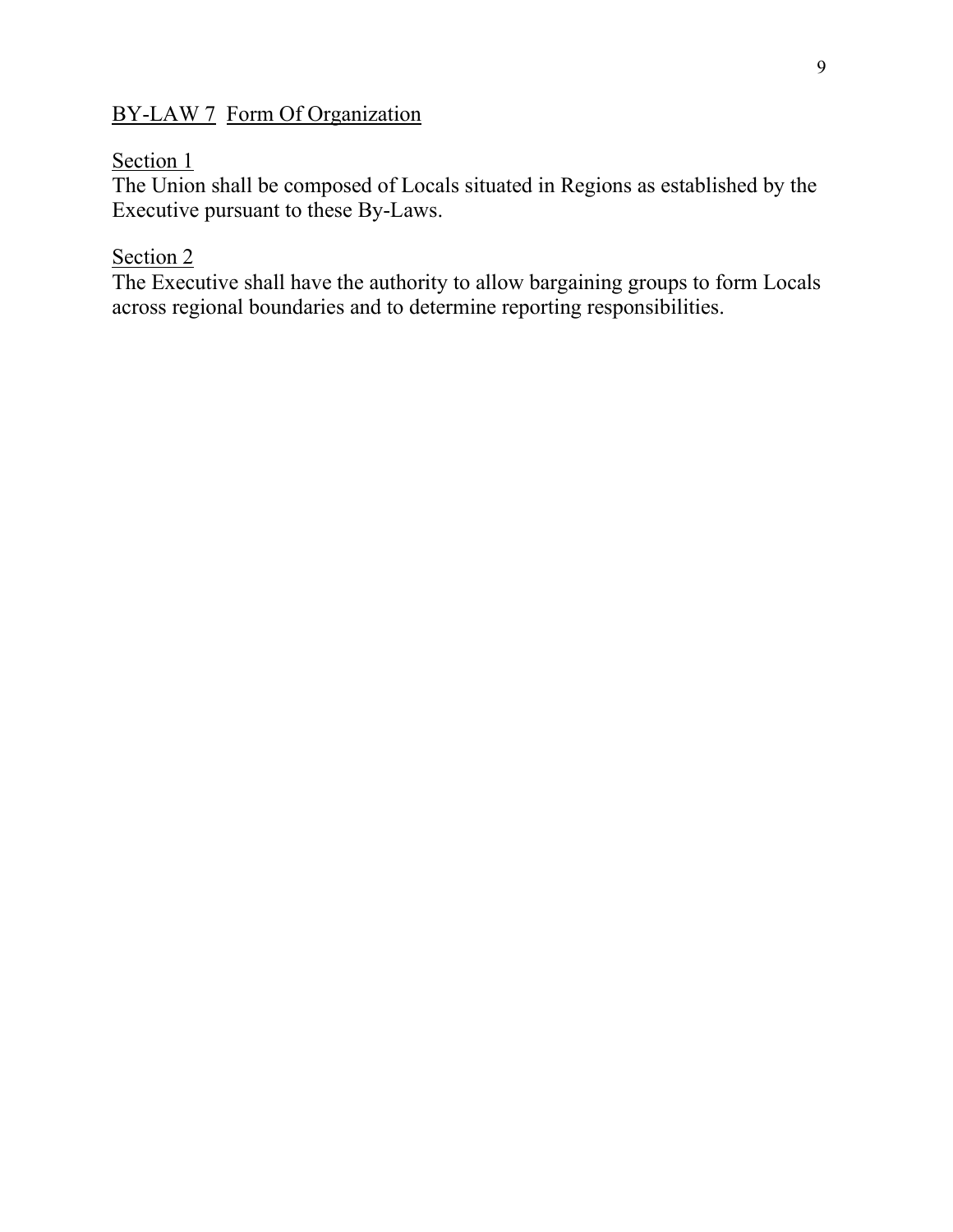### BY-LAW 8 Regions

### Section 1

Geographic regions shall be established as follows:

Nunavut Capital Region – Iqaluit

Baffin South – Ottawa, Sanikiluaq, Kimmirut, and Cape Dorset Baffin Center – Clyde River, Qikiqtarjuaq, Pond Inlet, Pangnirtung Baffin North – Grise Fiord, Resolute Bay, Arctic Bay, Hall Beach, Igloolik Kivalliq South – Winnipeg, Churchill, Arviat, Whale Cove, and Rankin Inlet Kivalliq North – Baker Lake, Chesterfield Inlet, Coral Harbour, and Repulse Bay Kitikmeot – Cambridge Bay, Gjoa Haven, Kugaaruk, Taloyoak, Kugluktuk

### Section 2

Notwithstanding any other provision of these By-Laws, after consultation with the Locals, the Executive shall have the authority to re-define Regions where, in their opinion, the numbers of members in the regions so warrant.

### Section 3

For each Region, there shall be a Regional Vice-President and alternate Regional Vice-President.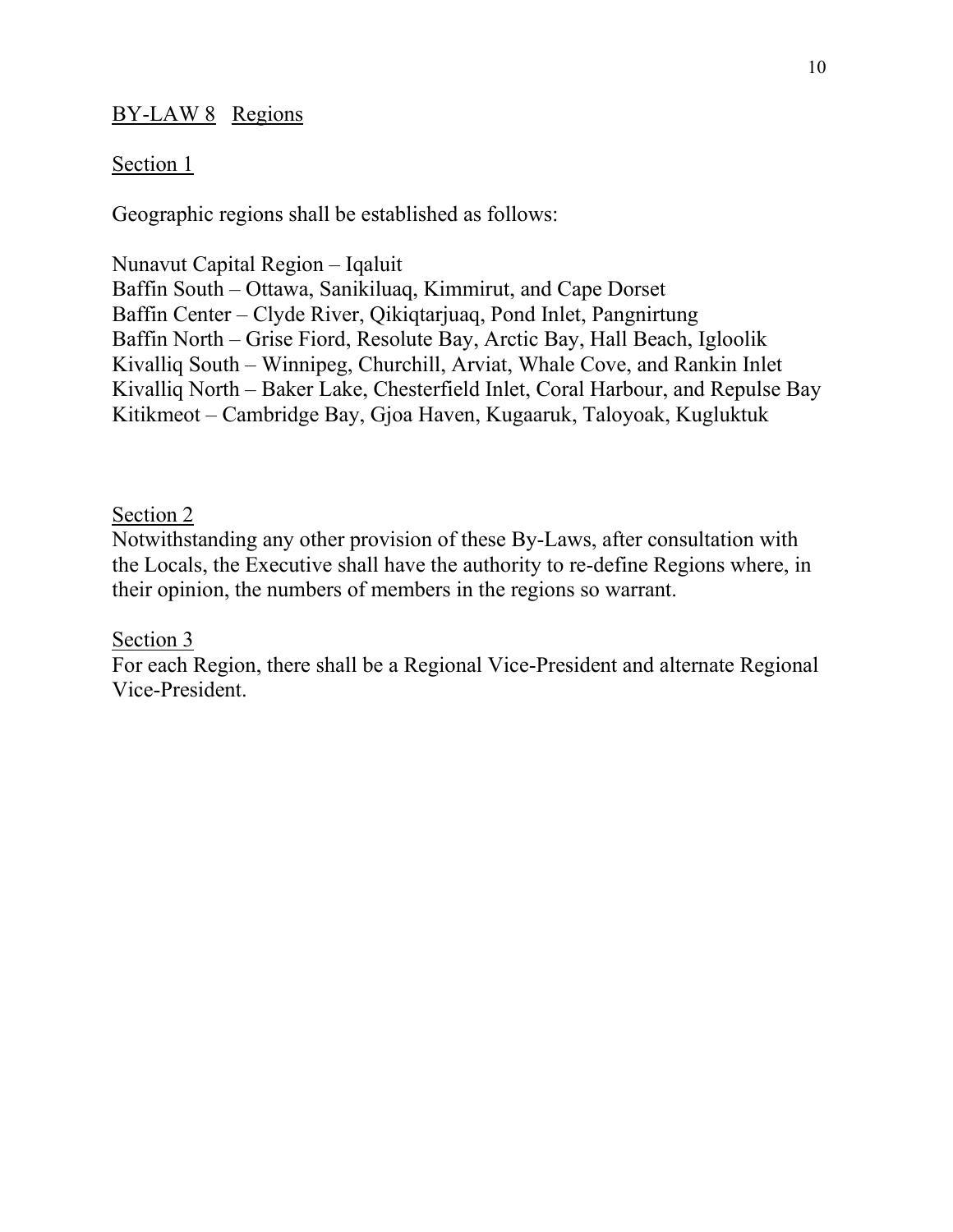# BY-LAW 9 Executive

#### Section 1

The Executive is responsible for administering and carrying out the affairs and objects of the Union. Between Conventions, all Executive powers of the Union consistent with these By-Laws shall be vested in the Executive. All acts of the Executive on behalf of the Union may be subject to review by Convention.

### Section 2

All members of the Executive shall be required to be members in good standing of the Union.

### Section 3

The Executive shall be composed of:

- a) a full-time paid President;
- b) a First and Second Executive Vice-President;
- c) a Secretary;
- d) a Treasurer; and
- e) one Regional Vice-President from each of the regions established by these By-Laws.

### Section 4

A quorum of the Executive shall be the President and a majority of the other members of the Executive.

### Section 5

The Executive shall hold meetings at least quarterly at the call of the President or at any other time if requested by a majority of the members of the Executive. Minutes or proceedings of all meetings shall be recorded. Minutes shall be distributed to all Local Presidents.

### Section 6

The Executive shall have the power to make such policies as are necessary for the proper conduct of the business of the Union, provided such policies do not conflict with the provisions of these By-Laws. Such policies shall be promulgated within sixty (60) days of their adoption by the Executive and shall be subject to ratification at Convention.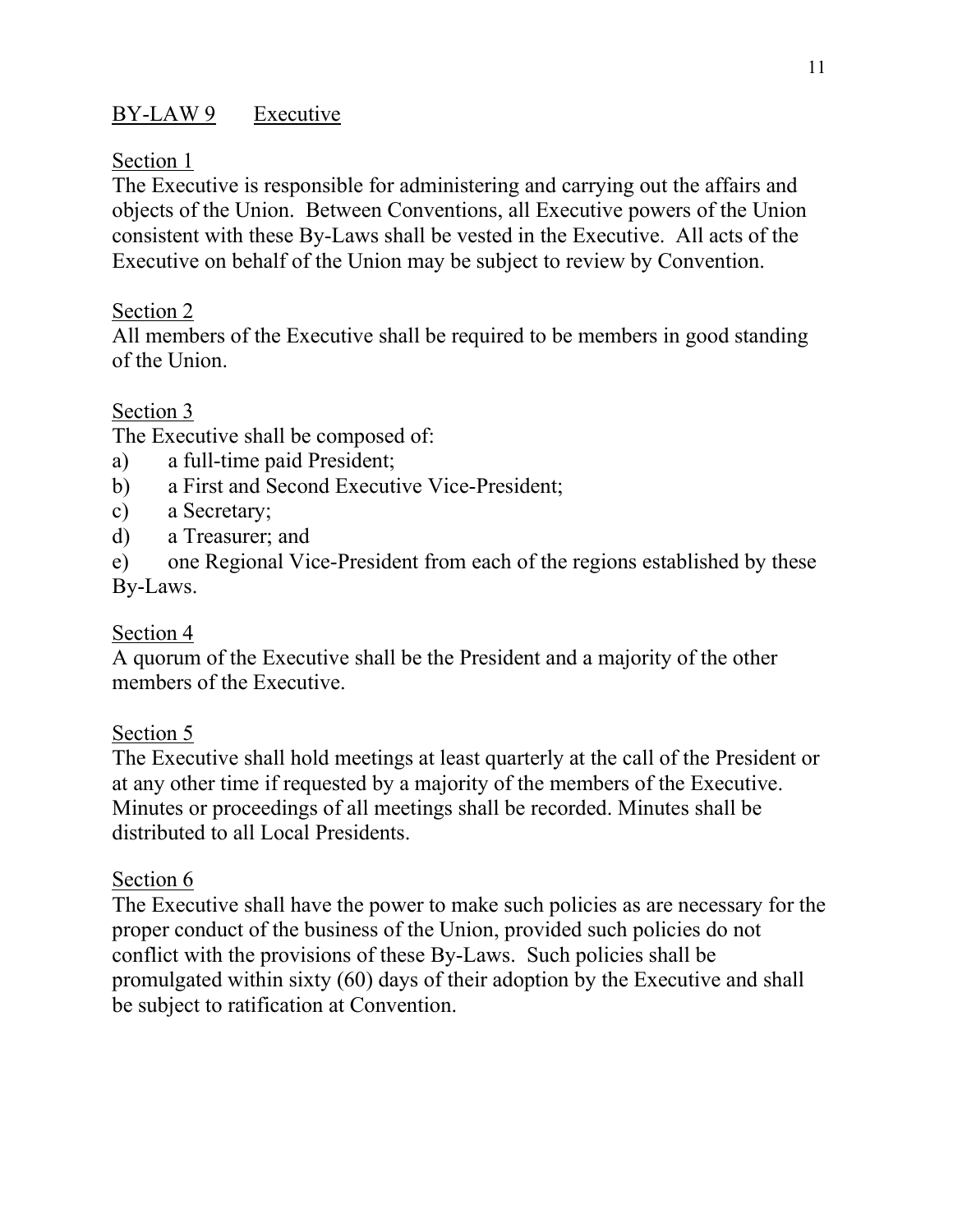- 1. The Executive shall have authority to hire or dismiss employees of the Union.
- 2. a) Terms and conditions of employment, other than salaries for full time elected or appointed officers and staff shall be similar to the terms and conditions of employment in the Government of Nunavut unless negotiated with the recognized bargaining agents;

b) The salaries of full-time elected officers of the Union shall be established by Convention; and

c) The salaries of appointed officers and staff shall be established by the Executive, or as negotiated with the recognized bargaining agents.

# Section 8

The Executive shall have the authority to establish any committee necessary for the conduct of the affairs of the Union. The President shall be ex-officio a member of any committee so formed.

## Section 9

Standing Committees of the Executive: An Executive member shall be the Chair and the Executive shall appoint up to three (3) members in good standing. Members appointed by the Executive from the membership shall formalize their acceptance by signing the oath of office. The Standing Committees of the Executive shall be an Administration Committee, a Finance Committee, a Membership Committee, an Education Committee, a Human Rights Committee, and a Health and Safety Committee.

## Section 10

The Administration Committee shall be chaired by the President. The Finance Committee shall be chaired by the Treasurer. Committee members shall be Executive members.

## Section 11

Except as otherwise provided in these By-Laws, the Executive may determine any matter by a referendum.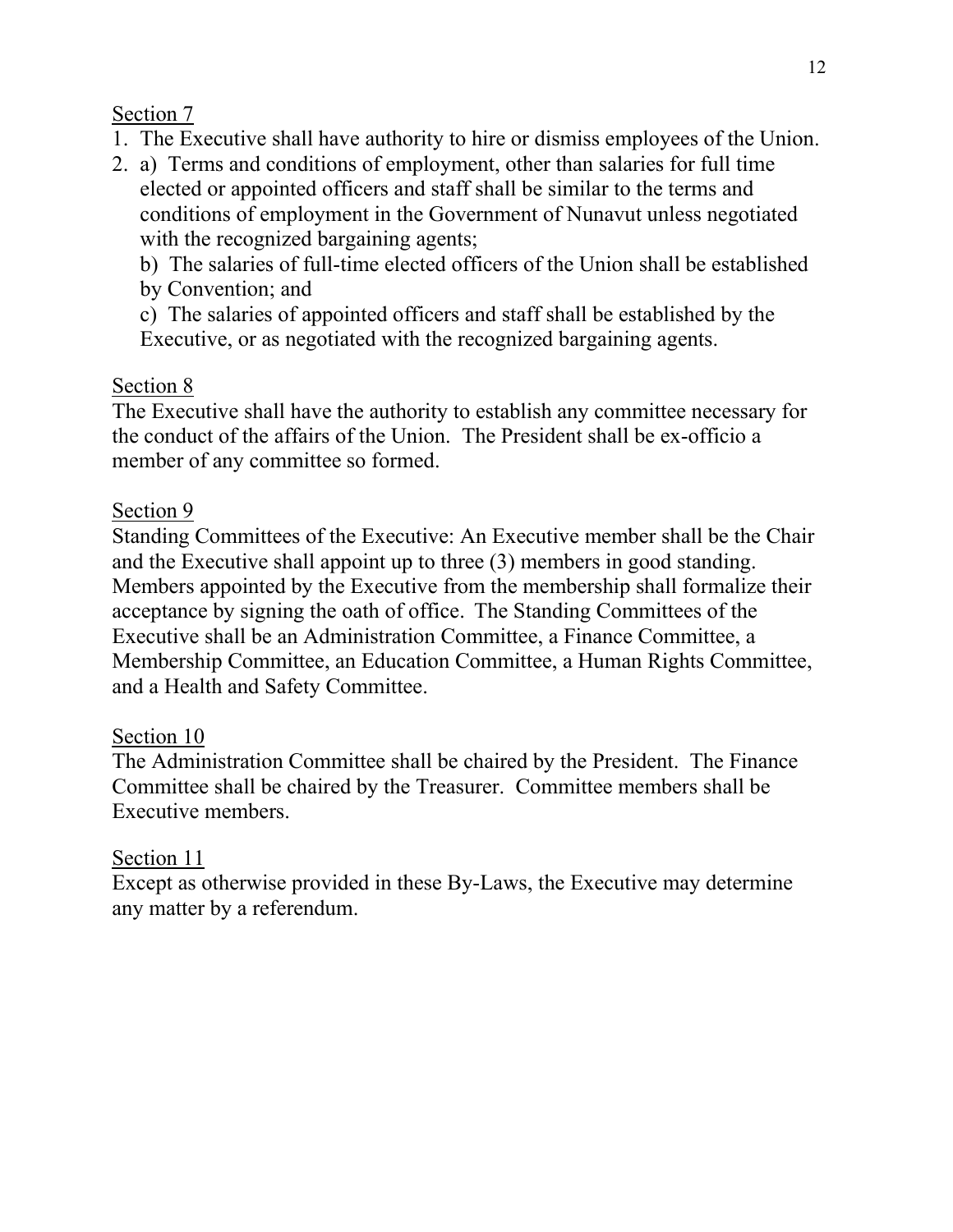## BY-LAW 10 Locals

## Section 1

- 1. A Local shall be composed of all members in good standing of the Union within a geographic area or bargaining unit as defined by the Union Executive.
- 2. Upon application and with the approval of the Union Executive, a Local may be formed by thirty (30) or more members in good standing.
- 3. Notwithstanding Section 1, Sub-section 2, the Union Executive may determine that a Local consisting of less than thirty (30) members in good standing is viable and in the best interests of the members, and establish the Local.
- 4. Notwithstanding any other provisions of these By-Laws, the Executive shall have the authority to re-define Locals.

# Section 2

- 1. A Local may, in the interest of its members, be divided into Sub-Locals. A Sub-Local may be formed where there are fifteen (15) or more members in good standing, upon application and with the approval of the Local Executive. The Local shall advise the Union and Regional Vice-President of the formation of a Sub-Local within fourteen (14) days.
- 2. Notwithstanding Section 2, Sub-Section 1, the Local Executive may determine that a Sub-Local consisting of less than fifteen (15) members in good standing is viable and in the best interests of the members and establish the Sub-Local. The Local shall advise the Union and Regional Vice-President of the formation of a Sub-Local within fourteen (14) days.
- 3. Where a Local has approved the establishment of a Sub-Local in accordance with these By-Laws, such Sub-Local may then claim dues rebates for each member in good standing of that Sub-Local through the parent Local. It shall be incumbent on the parent Local to remit such dues rebates for each member in good standing of the Sub-Local upon application, which shall be in keeping with existing By-Laws and policies. It shall be the responsibility of the Sub-Local to report all activities of the Sub-Local to the parent Local.

## Section 3

- 1. a) Locals shall elect, not less than four (4) officers, who shall be President, Vice-President, Secretary-Treasurer and Chief Shop Steward, to conduct its affairs.
	- b) The Local Executive may separate the Secretary-Treasurer positions if they choose.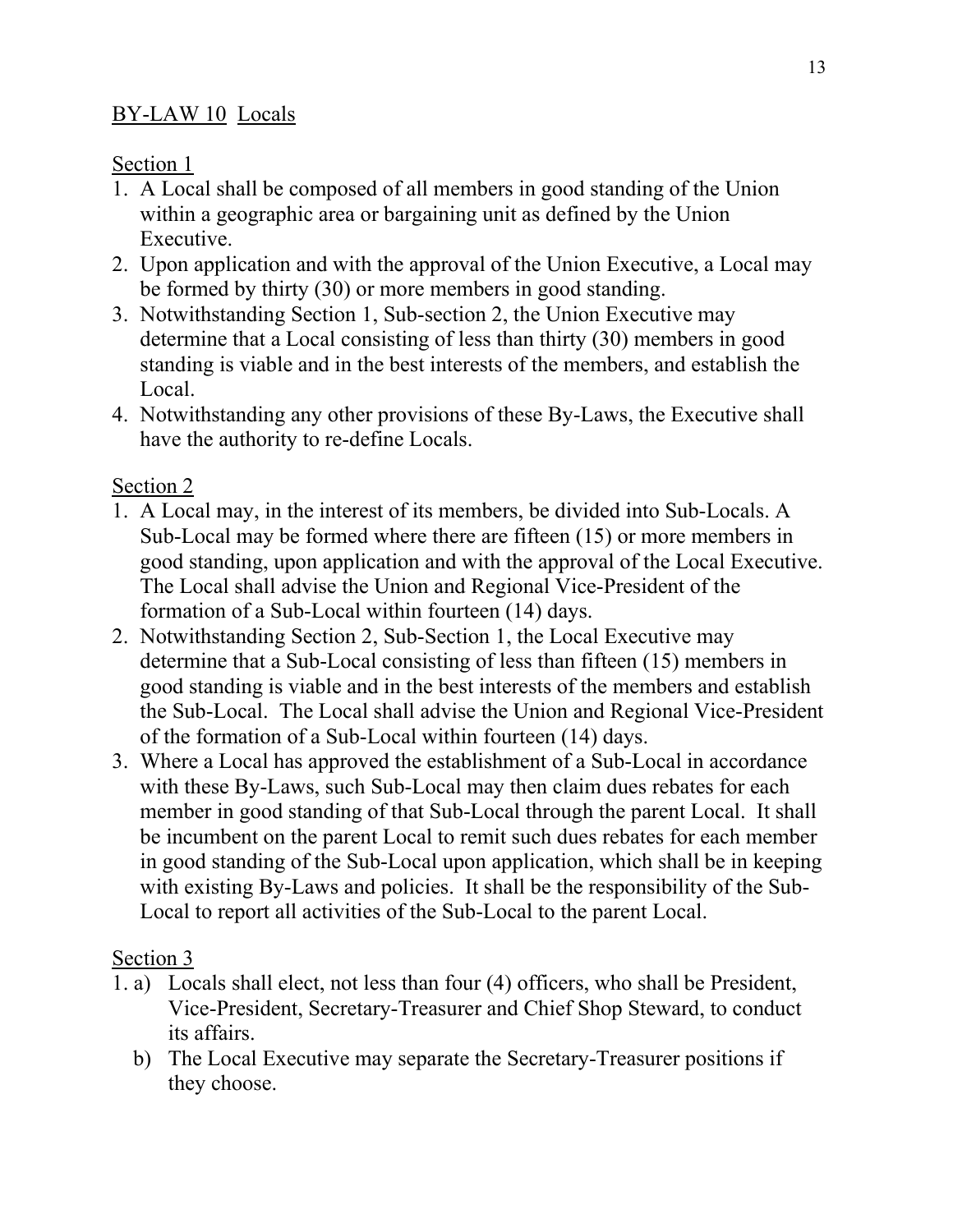- 2. Sub-Locals shall elect, not less than three (3) officers, who shall be President, Vice-President and Secretary-Treasurer, to conduct its affairs.
- 3. Locals and Sub-Locals may elect or appoint Shop Stewards.
- 4. Members at Large will have voting rights and their attendance will count towards forming a quorum.

A Local or Sub-Local Executive shall normally meet monthly, but in any event not less than four (4) times in a calendar year and minutes or proceedings of all meetings shall be recorded.

## Section 5

- 1. Each Local or Sub-Local shall hold an annual general meeting in the month of November for the purpose of receiving annual reports from its officers and considering such business and holding such elections as required by these and the Local or Sub-Local By-Laws. Where the Local or Sub-Local Executive deems it impractical to hold the annual general meeting in November, the meeting may, upon the approval of the Union President, be held at another time.
- 2. Each Local or Sub-Local shall hold at least two meetings of the membership in a calendar year, one of which shall be the annual general meeting, and the minutes or proceedings of all membership meetings shall be recorded.

### Section 6

Each Local and Sub-Local shall make available minutes of meetings, notice of election and other communication to its members. The minutes or proceedings of all meetings shall be forwarded to the Union within a reasonable period of time.

## Section 7

Locals or Sub-Locals shall adopt By-Laws for the conduct of its affairs and such Local or Sub-Local By-Laws shall not conflict with the provisions of these By-Laws or the PSAC Constitution. A copy of all Local or Sub-Local By-Laws and amendments shall be forwarded to the Union immediately following their approval by the Local or Sub-Local.

### Section 8

A Local or Sub-Local may designate any one of its elected officers as a full-time paid officer of the Local or Sub-Local. Before assuming the full-time office, such person shall first obtain leave of absence without pay from the employer to perform such duties. The Local or Sub-Local shall be responsible for all costs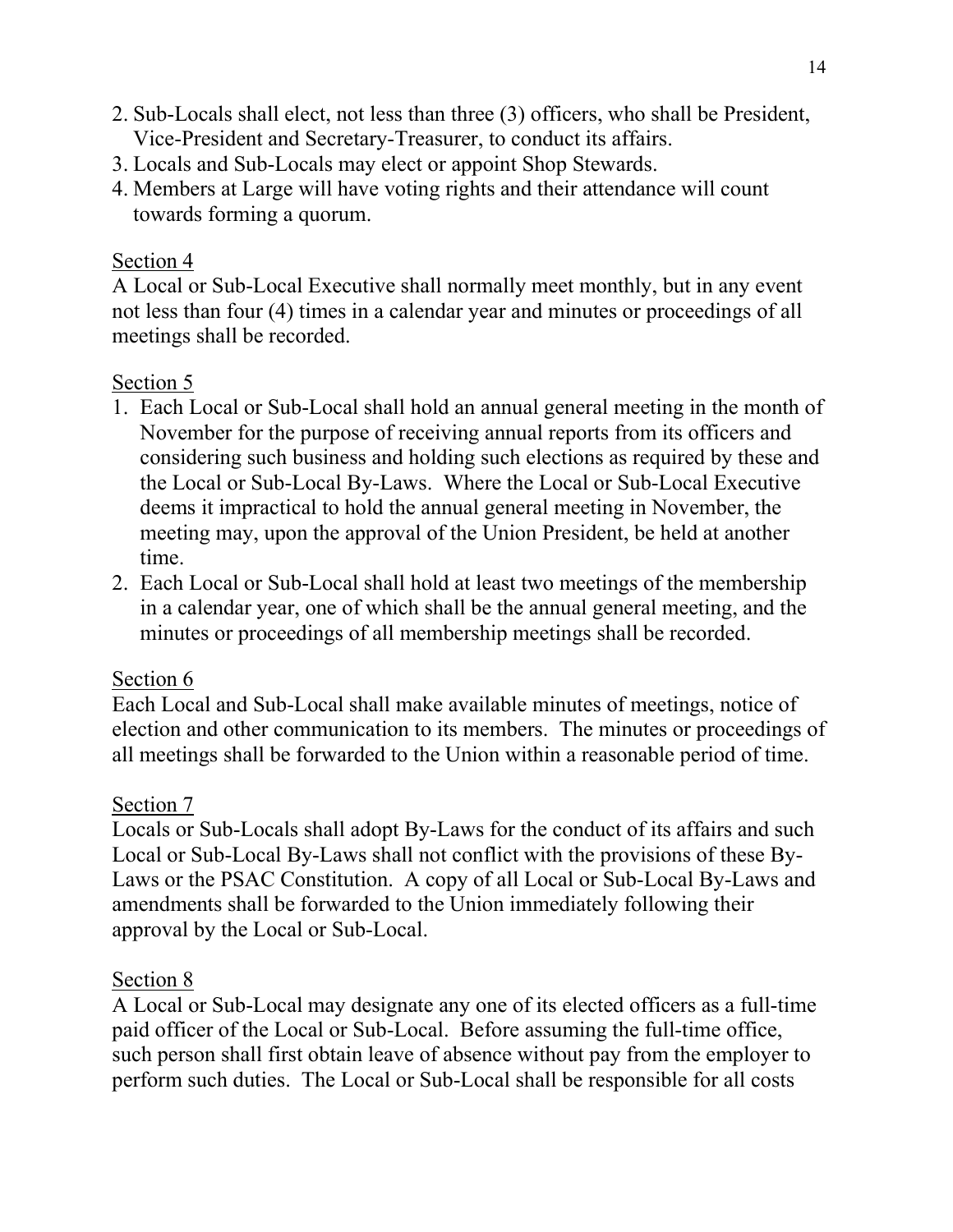associated with designating and maintaining a full-time paid officer of the Local or Sub-Local.

#### Section 9

Where Locals or Sub-Locals deal directly with employer representatives concerning the interests of their own members, each Sub-Local Executive shall provide a monthly report to its parent Local of all joint consultation activities, and each Local shall provide a quarterly report to the Union of all joint consultation activities under its jurisdiction. No agreement shall be entered into with an employer without the express approval of the Union.

### Section 10

When the Union President is notified or becomes aware that a Local or Sub-Local is not carrying out its responsibilities, the Regional Vice-President responsible for that Local or Sub-Local shall be instructed to conduct an immediate investigation and submit a report to the Union Executive. The Executive shall consider any action so recommended, including a recommendation to dissolve or suspend the Local or Sub-Local.

### Section 11

Where a recommendation is made to dissolve or suspend a Local or Sub-Local, the Union Executive shall have the authority to determine if administration or trusteeship procedures will be used to address the problems identified by the investigation and to a) appoint one (1) administrator to assist the Local or Sub-Local Executive recover; or b) appoint no fewer than two (2) trustees with responsibility to manage the Local or Sub-Local's affairs and, if appropriate, to bring about the reinstatement of the Local or Sub-Local with minimum delays.

### Section 12

Unless a satisfactory reason is given, a Local or Sub-Local shall remove from office any Local or Sub-Local officer who has missed three consecutive Local or Sub-Local meetings. An officer so removed may appeal this removal to the Union Executive.

### Section 13

All capital asset purchases under \$2000.00 must be approved at a Local meeting of the membership. Capital asset purchases over \$ 2000.00 must have the written consent of the NEU Executive, before proposing to the Local membership for approval.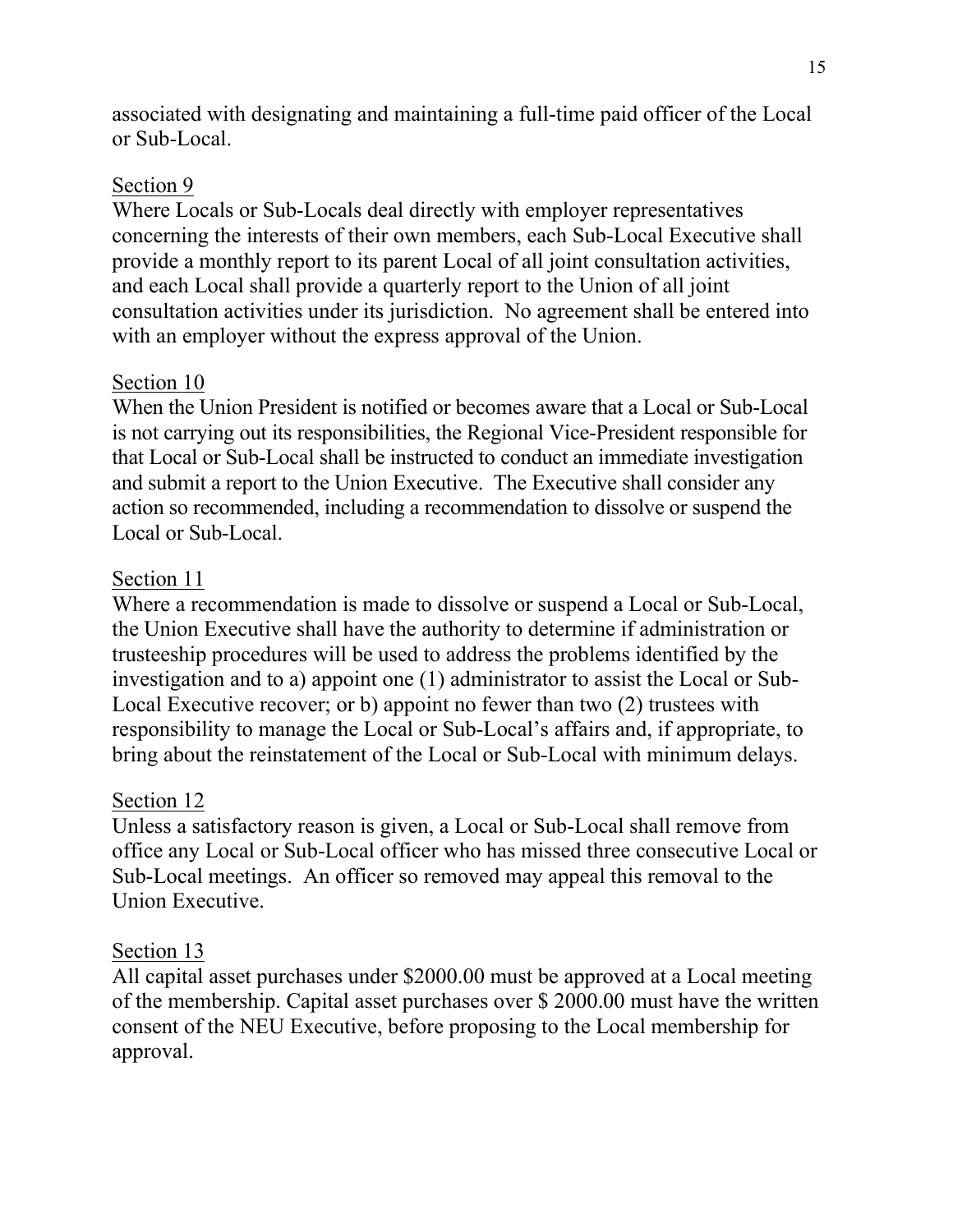## BY-LAW 11 Duties Of Officers

### Section 1

The President of the Union shall:

- a) represent the Union on the National Board of Directors of the PSAC as required by the PSAC Constitution;
- b) preside at all meetings of the Union Executive;
- c) preside at all sessions of the Union Convention;
- d) interpret these By-Laws, Regulations and policies for the administration and management of the Union and the interpretation shall be conclusive and in full force and effects unless reversed by the Union Executive or a Union Convention;
- e) ensure that the Union Executive carries out the directives and policies established by the PSAC Triennial Conventions and the Union, in accordance with the authorities of each as provided by these By-Laws;
- f) call a meeting of the Union Executive at least quarterly with teleconferences or upon request by a majority of the Executive;
- g) report on activities in writing to meetings of the Union Executive;
- h) report in writing to the Union Convention on the activities of the Union Executive and such other Executive committees so formed by the Executive;
- i) submit in writing to the Union Convention such recommendations as the Executive deems necessary to carry out the aims and objectives of the Union and the PSAC;
- j) have the authority to attend any Local meeting and to examine the records and accounts of any Local or Sub-Local; and
- k) perform such other duties as directed by the Union Executive.

# Section 2

The Executive Vice-Presidents shall:

- a) in the case of the First Vice-President, perform the duties of the President in the latter's absence, or upon the resignation or incapacity of the President;
- b) attend all meetings of the Union Executive;
- c) attend all sessions of the Union Convention;
- d) file a report of all activities and recommendations made to the Union Executive three months prior to the Union Convention; and
- e) perform such other duties as may be assigned by the President or the Union Executive.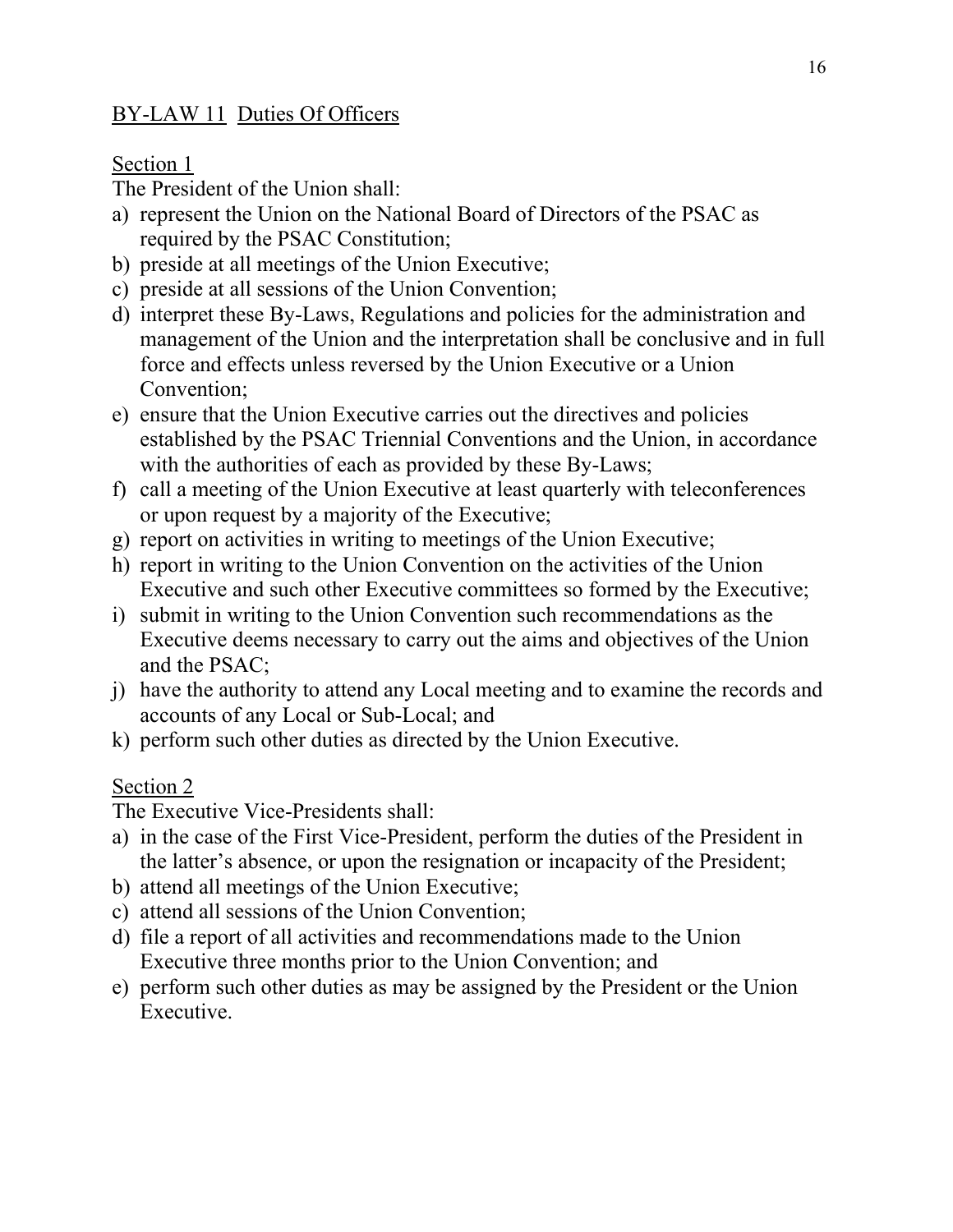The Treasurer shall:

- a) cause to be kept the books, documents, files and effects of the Union which shall at all times be subject to inspection by the Union Executive;
- b) be responsible for ensuring the preparation of all financial documents as required by the Union Executive;
- c) have the books audited and an audited financial statement prepared annually;
- d) be a signing officer;
- e) be chairperson of the Finance Committee;

## Section 4

The Secretary shall:

a) be responsible to the Executive for all correspondence and all official documents including financial documents of this Union; and

b) be responsible for ensuring that minutes of all meetings of the Union Executive are compiled and retained.

## Section 5

Regional Vice-Presidents shall:

- a) attend all meetings of the Union Executive;
- b) file a report of all activities and recommendations made to the Union Executive three months prior to the Union Convention;
- c) be responsible to the Union Executive for the administration of the Union affairs in their Region;
- d) upon request from a Local or Sub-Local, attend membership and Executive meetings of Locals and Sub-Locals within their respective region;
- e) have the authority to attend any Local meeting and to examine the records and accounts of any Local or Sub-Local of the Union within their respective Regions;
- f) upon request, assist any Local or Sub-Local of the Union, within their respective Regions;
- g) represent the interest of the Locals within their Region at meetings of the Union Executive;
- h) report to the Locals within their Region on the activities of the Union Executive;
- i) following their election as such, be required to resign any Local or Sub-Local office held if the Local has one hundred (100) or more members, and any PSAC office held, within one month of such election; and
- j) perform such duties as may be assigned to them by the Union President or the Union Executive.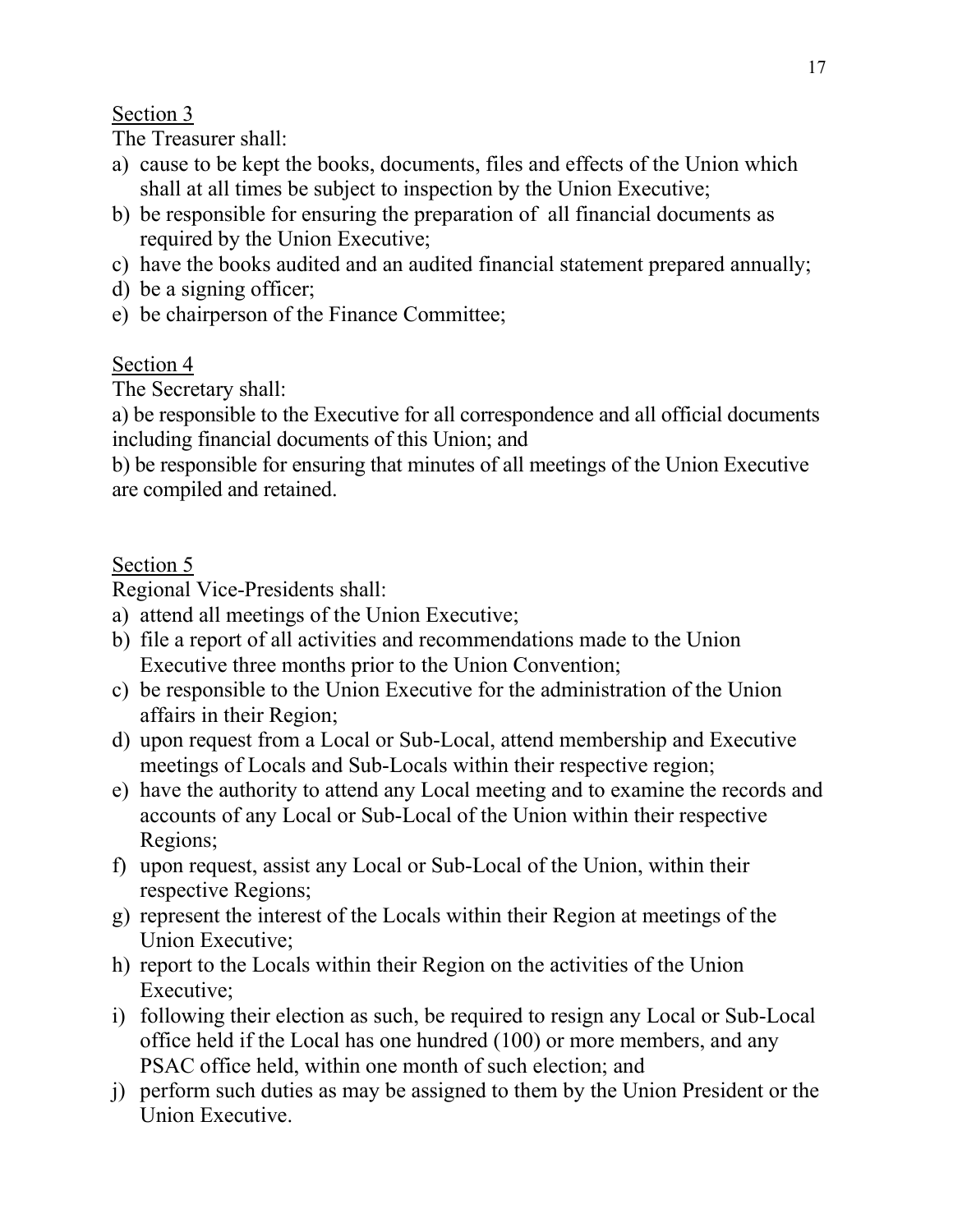- 1. The alternate Regional Vice-President shall perform the duties of the Regional Vice-President in the case of absence or upon the resignation or incapacity of that officer or upon the delegation of such duties by the Regional Vice-President or the Union Executive.
- 2. The alternate Second Executive Vice-President shall perform the duties of the Second Vice-President in the case of absence or upon the resignation or incapacity of that officer or upon the delegation of such duties by the Union Executive.
- 3. The alternate Treasurer shall perform the duties of the Treasurer in the case of absence or upon the resignation or incapacity of that officer or upon the delegation of such duties by the Treasurer or the Union Executive.
- 4. The alternate Secretary shall perform the duties of the Secretary in the case of absence or upon the resignation or incapacity of that officer or upon the delegation of such duties by the Secretary or the Union Executive.

## Section 7

Local and Sub-Local Presidents shall:

- a) preside at Local or Sub-Local Executive and membership meetings;
- b) ensure that the Local or Sub-Local Executive carries out the directives and policies established by the members at an annual general meeting and the Union, in accordance with these By-Laws; and
- c) inform their Regional Vice-President of their Local or Sub-Local activities in a timely and appropriate manner.

# Section 8

The Local and Sub-Local Vice-Presidents shall:

- a) perform the duties of the Local or Sub-Local President in the event of the absence or upon the resignation or incapacity of that officer or upon the delegation of such duties by the Local or Sub-Local President;
- b) attend all meetings of their Local or Sub-Local Executive and membership meetings; and
- c) perform such other duties as directed by their Local or Sub-Local Executive.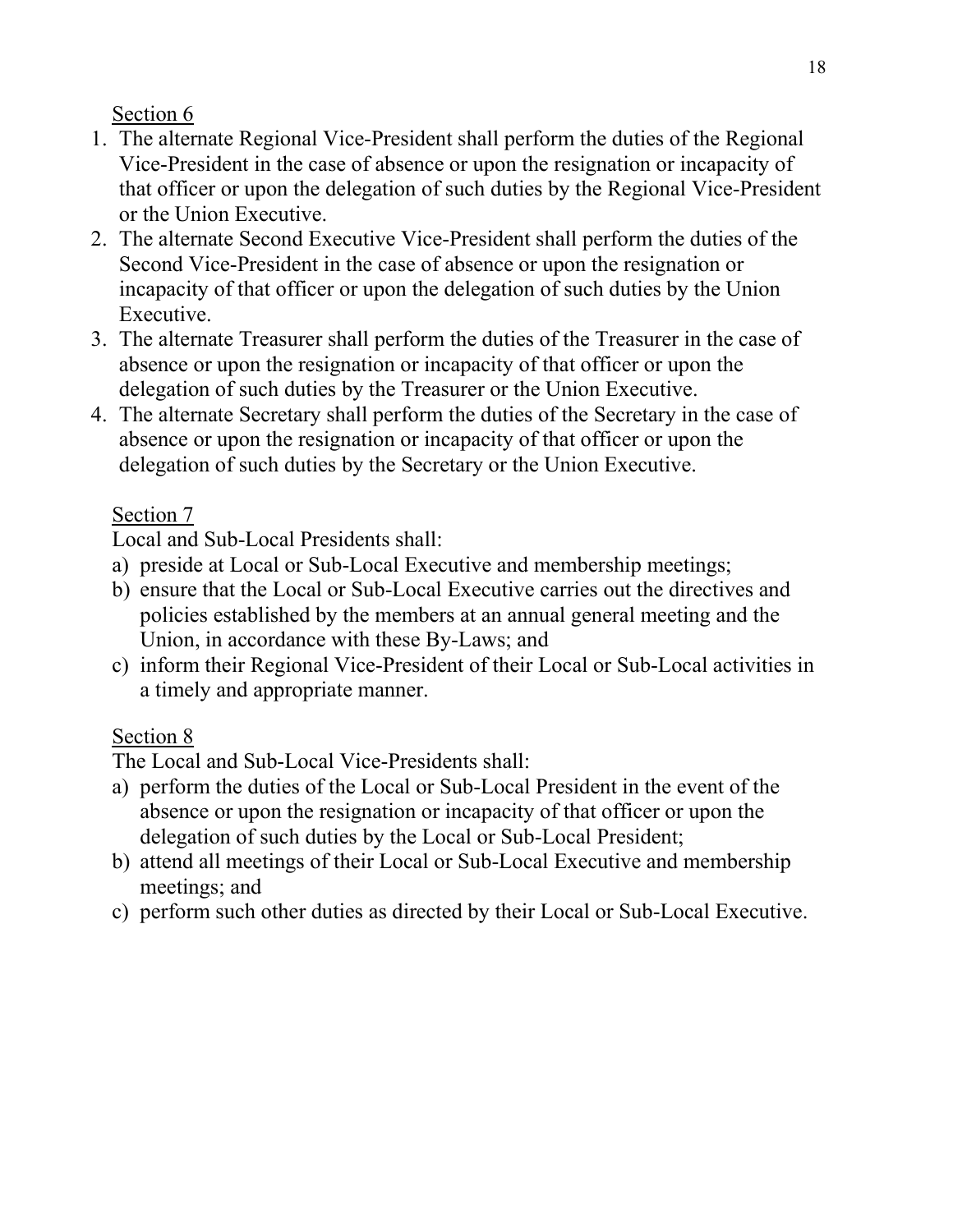Local Chief Shop Stewards shall:

- a) ensure a steward network is established in their Local;
- b) co-ordinate the activities of the Local's Shop Stewards;
- c) when necessary hold monthly meetings with Local Shop Stewards, but at least three per year;
- d) report at Local meetings on all Local Shop Steward activities; and
- e) perform other tasks as assigned by the Local.

# Section 10

Local and Sub-Local Secretary-Treasurers shall:

- a) have signing authority and keep accurate records of all meetings of their respective Local or Sub-Local;
- b) be responsible for keeping proper files of documents, financial records, and all correspondence relating to their Local or Sub-Local;
- c) report on Local or Sub-Local financial matters at Local Executive and membership meetings; and
- d) in the case of Sub-Local Secretary-Treasurers, file reports of Sub-Local activities to the Local Secretary-Treasurer and, in the case of Local Secretary-Treasurers, file reports of Local and Sub-Local activities to the Union.

# Section 11

All officers of the Union shall deal promptly and appropriately with matters submitted to them by the membership or by an officer of the Union or PSAC.

# Section 12

Immediately upon vacating office, all officers of the Union shall deliver to their successors or the Union all documents, funds, or other property of the Union in their possession or control.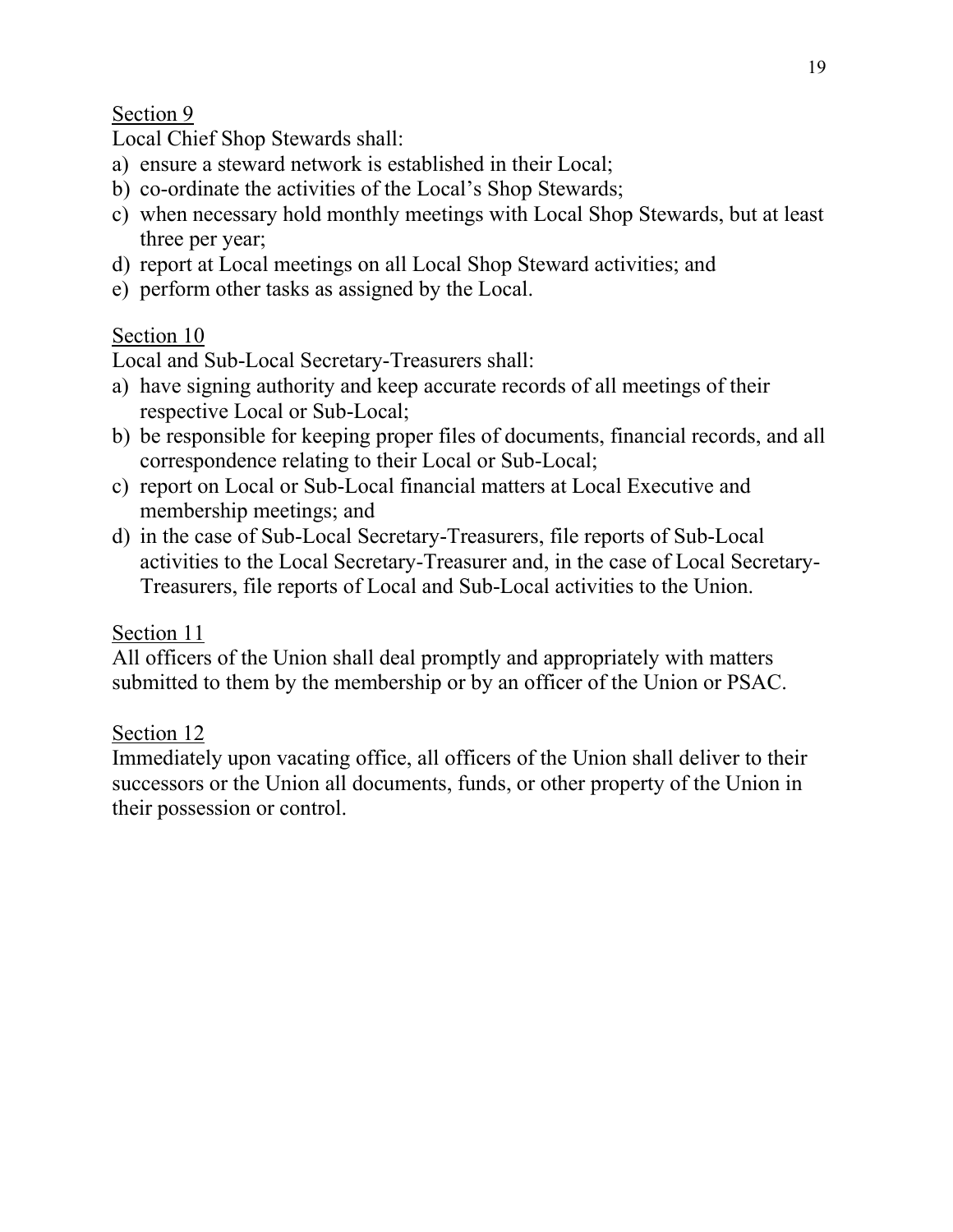# BY-LAW 12 Election Of Officers

## Section 1

The following conditions shall apply to election of Union Officers:

- a) all elections shall be conducted by secret ballot and decided by a simple majority of the votes cast;
- b) proxy voting shall not be permitted;
- c) where there are more than two (2) candidates for office, the candidate receiving the fewest number of votes shall be dropped from the first ballot whenever a clear majority of the votes cast is not accorded any candidate. This procedure shall continue on each succeeding ballot for the position until a candidate receives the necessary majority; and
- d) all officers of the Union shall take office at the end of the meeting or Convention at which they are elected.

## Section 2

The President, First and Second Executive Vice-Presidents, Secretary, Treasurer, alternate Second Executive Vice-President, alternate Treasurer, and alternate Secretary shall be nominated and elected at each Union Convention and must be accredited delegates to Convention.

# Section 3

- 1. In the event of a vacancy in the office of the President, the vacancy shall be filled by the First Executive Vice-President and the Second Executive Vice-President shall automatically become first Executive Vice-President.
- 2. In the event of a vacancy of the Second Vice-President, Secretary, or Treasurer the successor shall automatically be assumed by the alternate for that position. In the event further vacancies in the positions of either the Second Vice-President, Secretary, or Treasurer occur, the successor shall be elected by the accredited delegates to the previous Convention.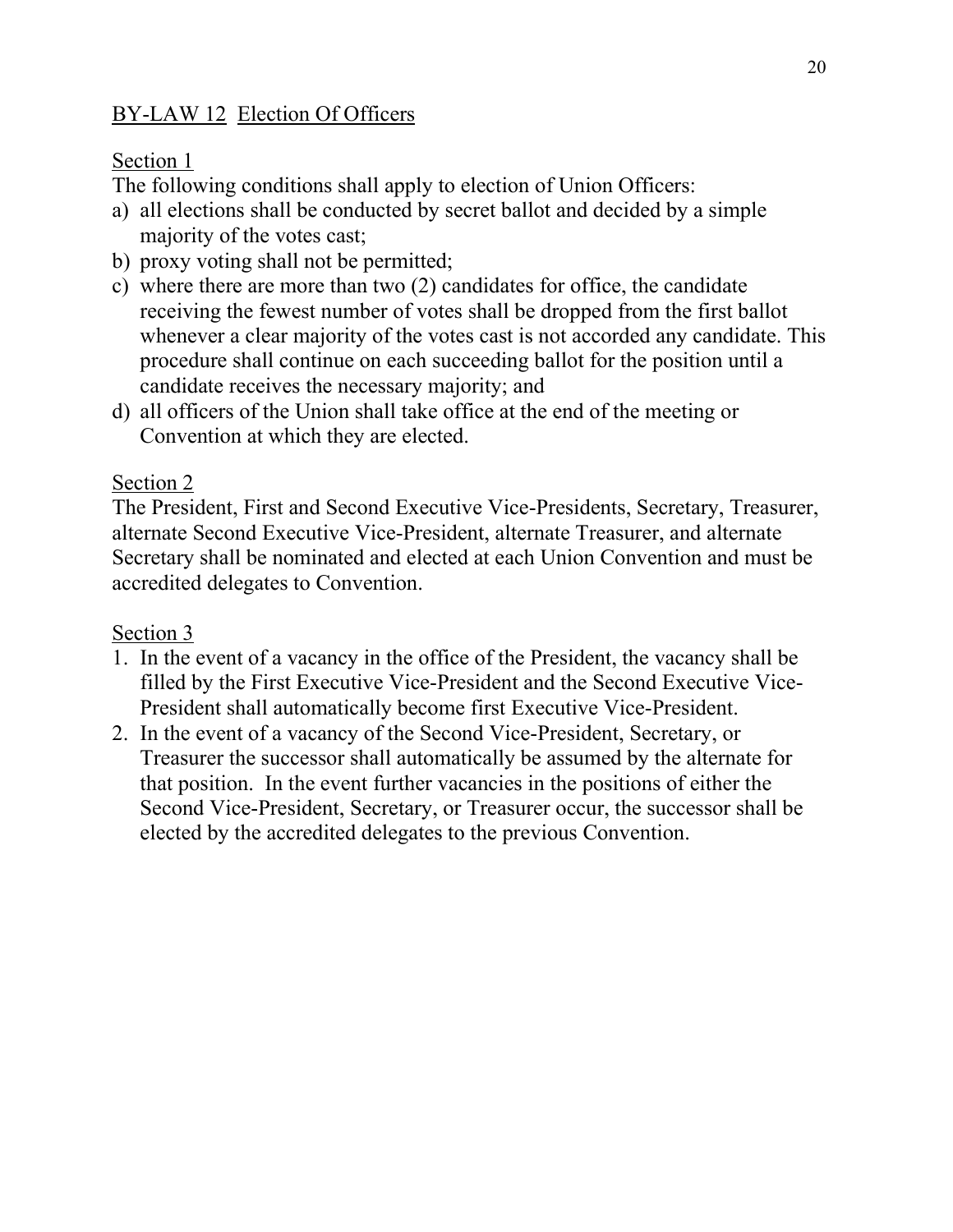- 1. Regional Vice-Presidents and alternate Regional Vice-Presidents shall be elected by the members in good standing of their respective Region by a secret ballot held within one hundred and twenty (120) days prior to the opening of Convention.
- 2. Candidates for office shall have demonstrated at least one year of active service to the Union, normally achieved by virtue of having served as a Shop Steward, Local, Sub-Local or Executive officer of the Union. Each candidate must agree in writing to stand for office and be nominated by at least two (2) members in good standing in their Region. Once these conditions have been met, candidates are entitled to receive from the Union a copy of their respective regional membership lists.
- 3. In the event a Regional Vice-President vacancy occurs within six (6) months prior to the Union Convention and the secret ballot vote for a Regional Vice-President and alternate is completed before the ninety (90) day election period prior to the opening of Convention, the successful Regional Vice-President shall sign the oath of office and assume office immediately and subsequent to Convention.
- 4. In the event a new Region is formed, the Regional Vice-President and its corresponding Alternate Regional Vice President position becomes a new position, the election should occur within ninety (90) days of the position(s) being approved by Convention.
- 5. In the event where there is a vacancy of a Regional Vice-President from a region, the NEU Executive be allowed to appoint an eligible member from that region to the role of the Regional Vice-President.

# Section 5

Officers of Locals and Sub-Locals shall be elected annually by the members in good standing of their respective Local or Sub-Local:

- a) at a Local or Sub-Local membership meeting; or
- b) where the respective Local or Sub-Local Executive believe it is advisable to do so, by a secret mail ballot sent to the members in good standing. In order to be a candidate, a member must agree in writing to stand for office and be nominated by at least two (2) members in good standing of the respective Local or Sub-Local.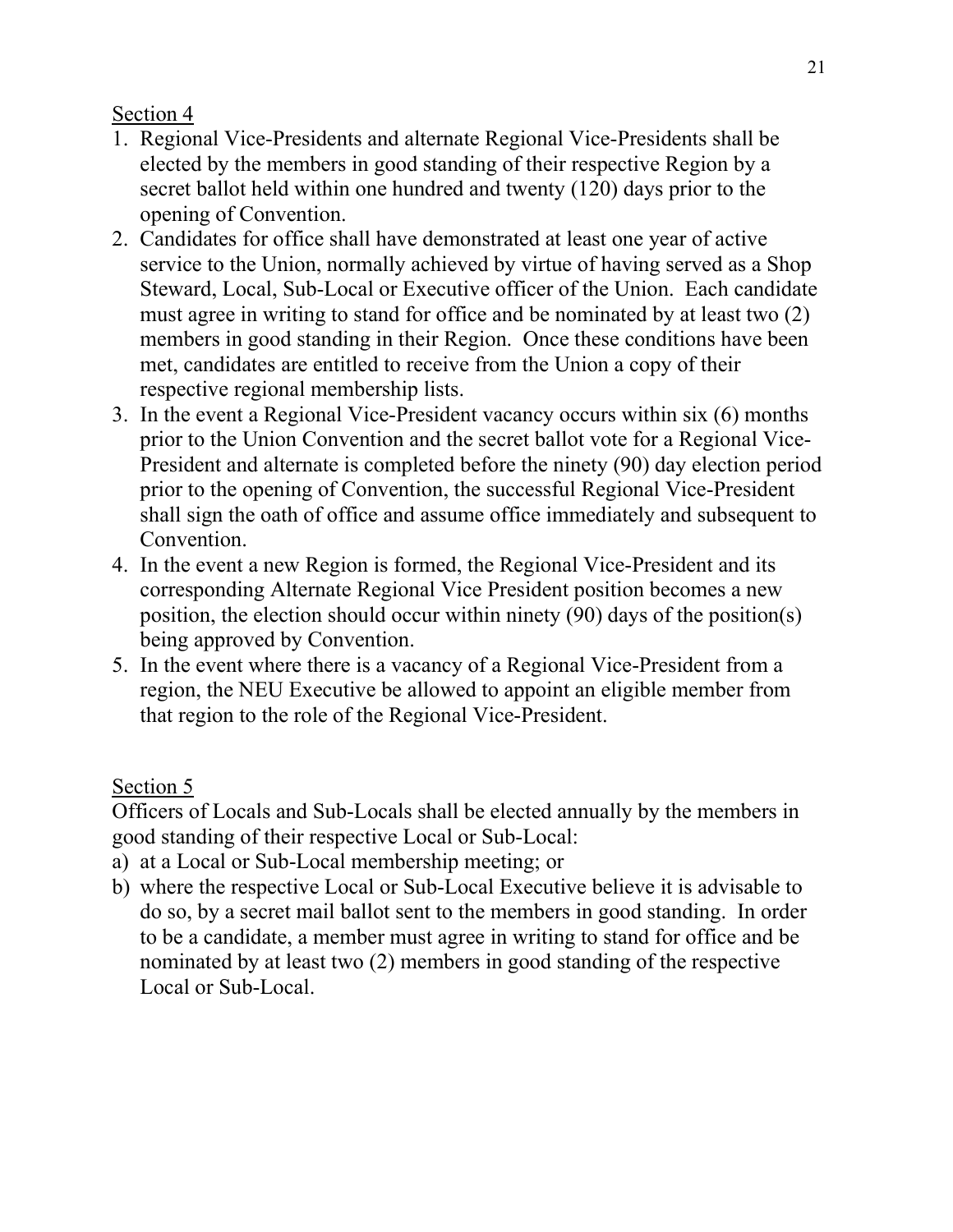Members of the Union Executive except for the position of President may also be eligible for election to Local or Sub-Local office if the Local has fewer than one hundred (100) members in good standing.

## Section 7

- 1. For Executive Officer, the elections shall proceed in the following order: President, First Executive Vice-President, Second Executive Vice-President, Secretary, Treasurer, alternate Second Executive Vice-President, alternate Secretary, and alternate Treasurer.
- 2. For Regional Officer, the elections shall proceed in the following order: Regional Vice-President and alternate Regional Vice-President.
- 3. For Local and Sub-Local Officers, elections shall proceed in the following order: President, Vice-President, and Secretary-Treasurer. Local elections shall also elect a Chief Shop Steward, and may elect in the following order: an alternate Vice-President, an alternate Secretary-Treasurer and an alternate Chief Shop Steward.

## Section 8

Members in good standing who are nominated for Local or Sub-Local office and who are absent from the general meeting shall be allowed to let their name stand for election to the said office provided they submit a letter to the Local or Sub-Local Executive indicating that they agree to stand for the office.

### Section 9

All officers of the Union, its Locals and Sub-Locals, shall take office immediately upon their election or appointment to office and taking or signing the oath of office.

### Section 10

The following oath of office shall be administered to all officers as soon as possible following their election:

> I, \_\_\_\_\_\_\_\_\_\_\_\_\_\_\_, having been elected or appointed an officer of the Nunavut Employees Union, a Component of the Public Service Alliance of Canada, do solemnly declare that during my term of office, I shall faithfully carry out the duties of such office. I will uphold the dignity of the Union and respect all confidences pertaining to the affairs of the Union and the PSAC that are brought to my attention.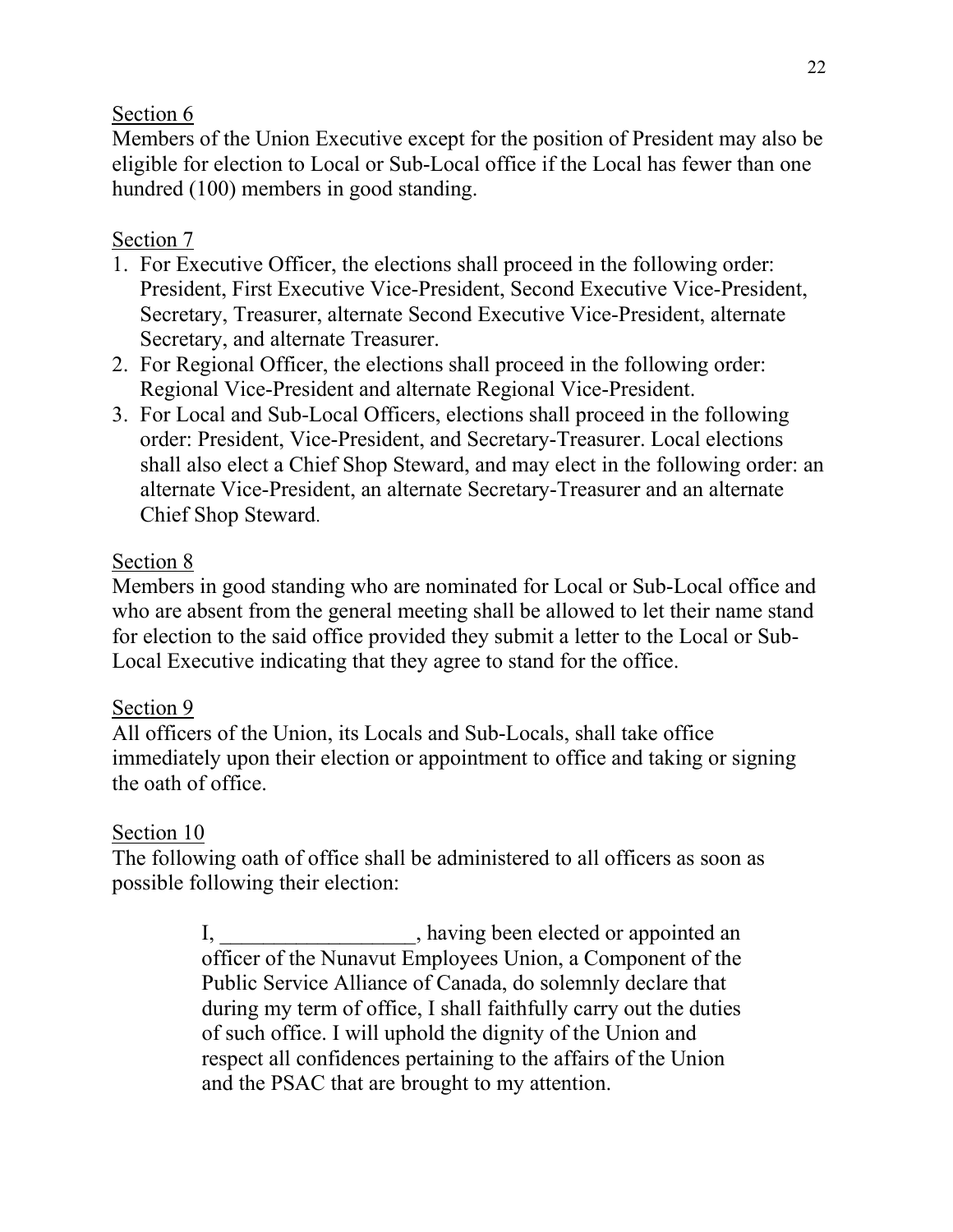In the event of a vacancy in the office of the President of a Local or Sub-Local, the vacancy shall be filled by the Vice-President. In the event of a vacancy of the Vice-President, Secretary-Treasurer, or Chief Shop Steward the successor shall automatically be assumed by the alternate for that position. In the event further vacancies in the positions of either the Vice-President, Secretary-Treasurer or Chief Shop Steward, or no alternates were elected, the successor shall be appointed from the members at large from the Local. In the event that no successor is available the successor shall be elected by a membership vote.

### Section 12

Shop Stewards may be elected by a simple majority of represented members in good standing or may be appointed by the Local or Sub-Local Executive. Shop Stewards shall hold office for an indeterminate period. A simple majority of the members represented by the Shop Steward may at any time revoke the mandate of the Shop Steward and choose a replacement in accordance with these By-Laws.

### Section 13

The names and addresses of Executive, Local, and Sub-Local officers and a signed copy of the oath of office shall be forwarded to and retained by the Union immediately upon assumption of office.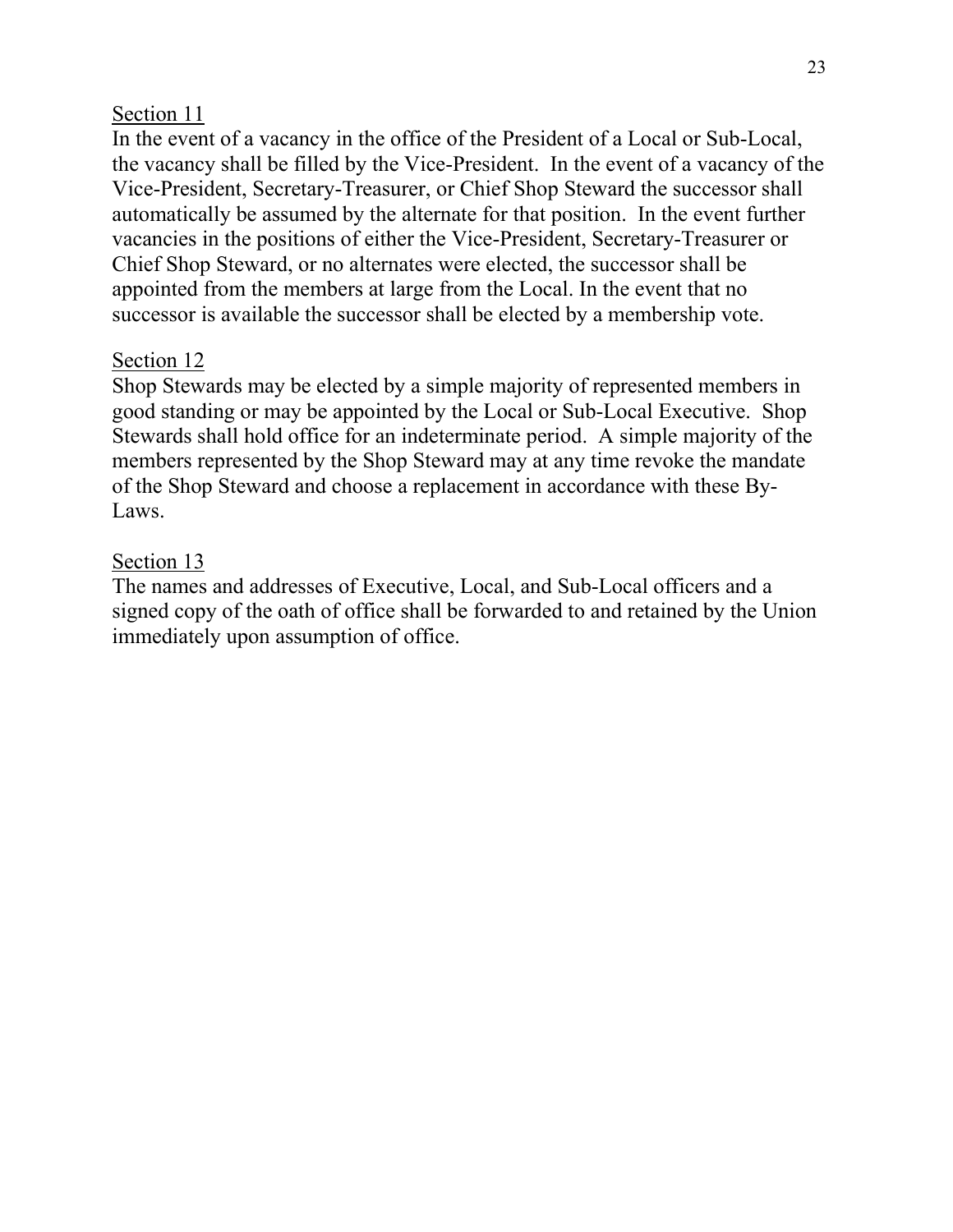## BY-LAW 13 Conventions

#### Section 1

The supreme governing body of the Union is Convention. Convention shall be composed of the Executive of the Union and accredited delegates from Locals duly elected in accordance with these By-Laws. Convention shall establish the By-Laws and Regulations of the Union.

### Section 2

At least nine (9) months before that date of the Convention, the official Convention Call shall be issued.

### Section 3

Each accredited delegate present at the Convention shall be entitled to one (1) vote on each question and proxy votes shall not be permitted.

### Section 4

Subject to available space, all members in good standing shall have the right to attend Convention at their own expense as observers. Locals shall have the right to send observers to Convention at the expense of the respective Local. Observers shall not have the right to vote or to participate in debate.

#### Section 5

At least three (3) months prior to the opening date of the Convention, each Local may elect from among its members a total of:

- a) for Locals with  $1 75$  signed members  $-1$  delegate
- b) for Locals with  $76 175$  signed members  $-2$  delegates
- c) for Locals with  $176 300$  signed members  $-3$  delegates
- d) for Locals with  $301 450$  signed members  $-4$  delegates
- e) for locals with 451-600 signed members- 5 delegates
- f) for locals with 601-750 signed members- 6 delegates
- g) for locals with 751-900 signed members- 7 delegates
- h) for locals with 901-1000 signed members- 8 delegates
- i) for locals with more than  $1000$  signed members  $-9$  delegates

To be eligible to send delegates to Convention, each Local must be active 12 months prior to the Convention Call. Any new Local established within 12 months of Convention Call may be given approval by the Executive to send the number of delegates permitted according to the number of signed members.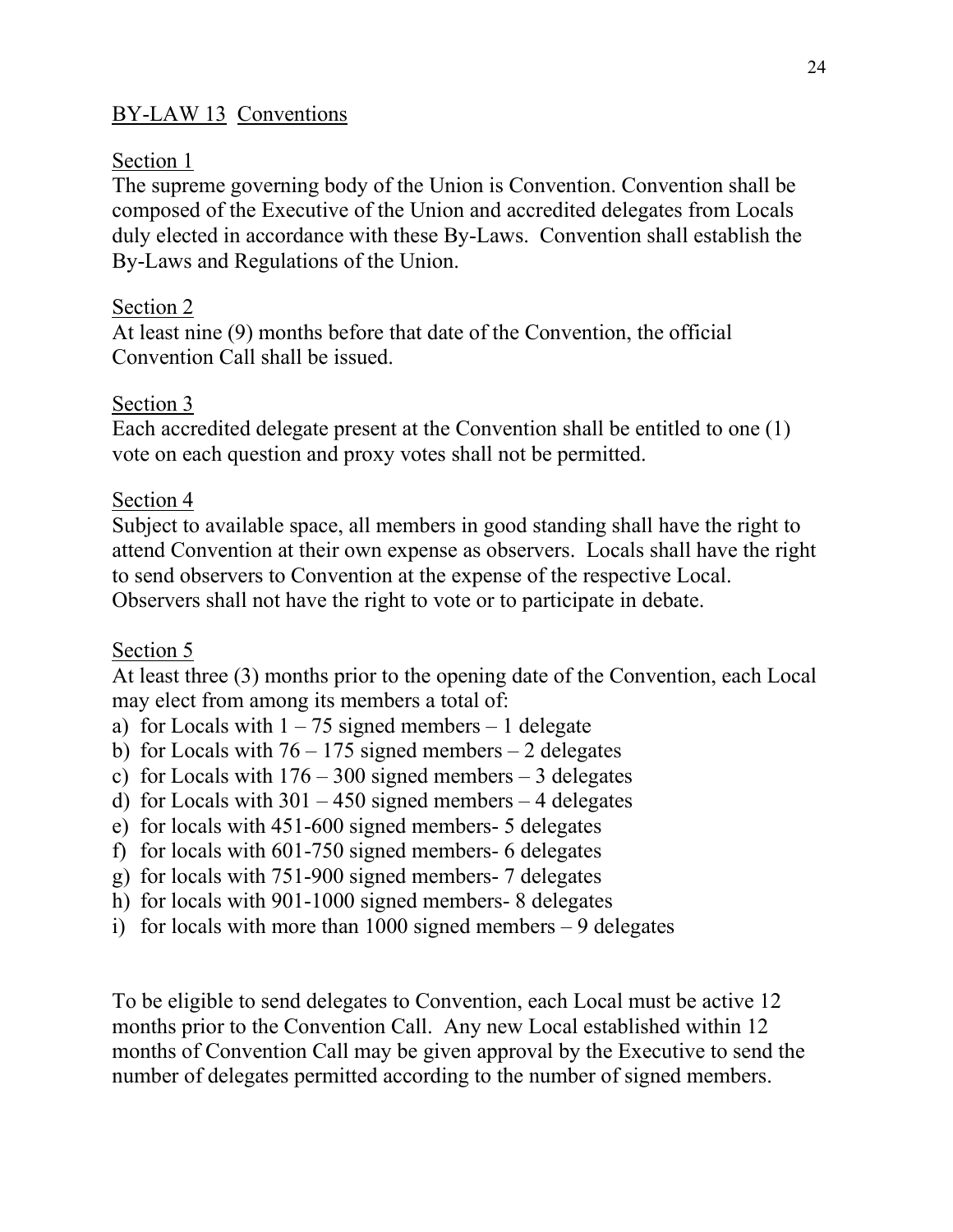- 1. Each Local entitled to elect delegates to Convention shall conduct a secret ballot among its members for election of delegates and alternates to Convention. In order to be a candidate, a member must be a member in good standing of the Union and must agree in writing to stand for election and be nominated by at least two (2) other members in good standing from their Local. The candidates receiving the highest number of votes shall be the delegates to Convention and the alternates will be selected from the remaining candidates in descending order; or
- 2. A Local may, when it is deemed appropriate by the Local Executive appoint alternates to Convention.
- 3. Members shall be allowed to let their name stand for election as a delegate or alternate provided that:
	- a) they are nominated in writing by two members from their Local and sign the statement on the Nomination form indicating their willingness to stand for election; and
	- b) they have been a member of the Union for at least thirty (30) days prior to election.

## Section 7

Immediately following election of delegates to Convention, the Regional Vice-President shall submit to the Union the names of the Local accredited delegates and alternates on a credential form supplied by the Union.

## Section 8

In the event that any of the accredited delegates is unable to attend the Convention, the position(s) shall be filled by an alternate delegate. Elections for alternate delegates must take place no later than two (2) days before the opening of Convention.

# Section 9

- **1.** All resolutions from Locals shall be received no later than sixty (60) days prior to the opening of Convention. **6 members in good standing from an inactive Local may submit a resolution for Convention. The six members will have the appropriate affixed signature to the resolution and the name and telephone number of the contact person who can provide clarification.**
- 2. All resolutions from the Executive shall be received by the Union no later than sixty (60) days prior to the opening of Convention.
- 3. Late resolutions to Convention shall be received by the Union no later than two (2) days prior to the opening of Convention. No late resolutions shall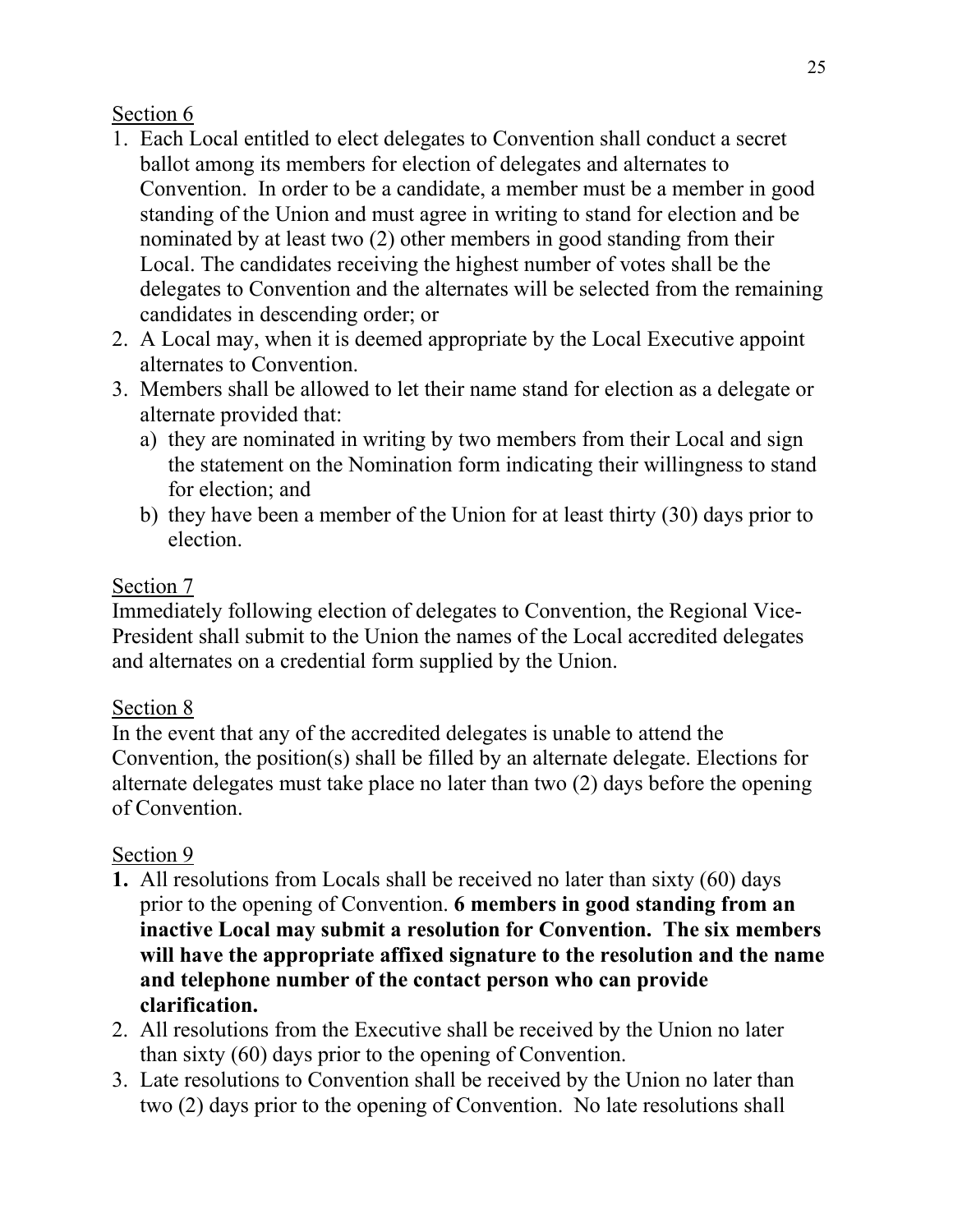deal with amendments to these By-Laws. Unless a two-thirds (2/3) majority of accredited delegates voting at Convention agree to place them elsewhere on the agenda, late resolutions shall be the last order of business.

4. Emergency resolutions shall be presented to the Convention Chair, who shall determine whether the resolution deals with a situation that was not known at the time of the original deadline for the submission of resolutions. The assembled delegates will be asked to vote on the acceptance of the emergency resolution. If accepted by a simple majority, the resolution will be referred to the appropriate Convention Committee.

## Section 10

- 1. At least fifty (50) days prior to the opening of Convention, the Executive shall appoint from among accredited delegates such committees as may be necessary for the conduct of the business of the Convention. Delegates shall be advised of their committee assignment by the Executive at least fifty (50) days prior to the opening of Convention and shall be supplied with an official copy of the agenda proposed by the Executive.
- 2. The Convention Agenda shall include a resolutions book containing copies of all resolutions and other matters to be brought before the Convention.

## Section 11

All matters and resolutions not dealt with by the Convention shall be referred to the Executive who will consider and act upon such unfinished business before the conclusion of the second regular meeting of the Executive following the Convention. The disposition of all Convention matters and resolutions by the Executive shall be prepared and presented for approval at the next Convention. This report to Convention shall include reasons for all decisions and vote results, if any, taken on each matter.

# Section 12

- 1. A Special Convention shall be called at the request of a two-thirds (2/3) majority of the Executive or at the request of a majority of the Locals of the Union.
- 2. The time and place of the Special Convention shall be decided by the Executive but the time shall be within four (4) months of the request referred to in Sub-Section 1.
- 3. A Special Convention shall deal with only the matters for which it was called unless a two-thirds (2/3) majority of accredited delegates vote to consider other matters of an urgent or necessary nature.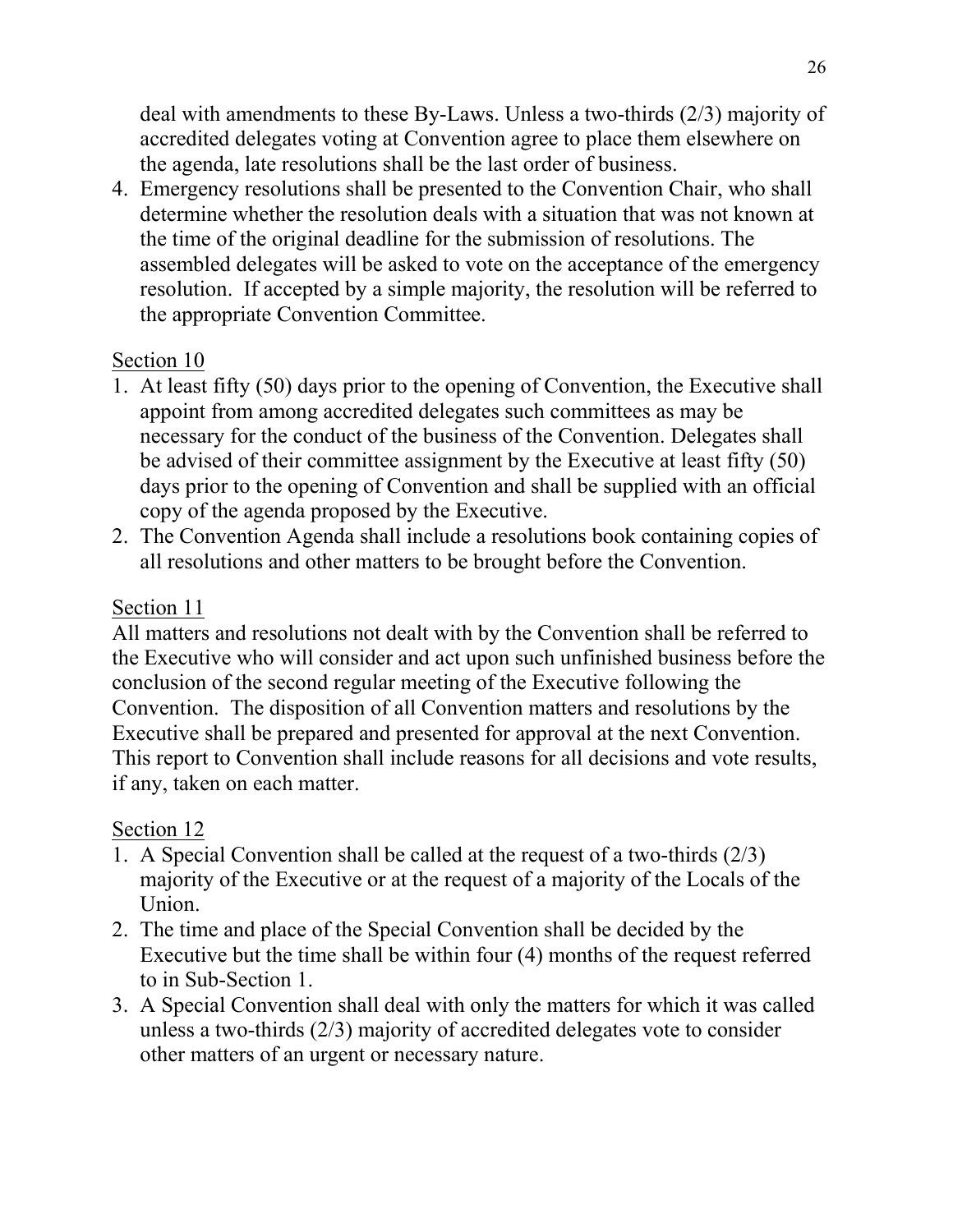Following the election of officers, delegates of the Union to the PSAC Triennial Convention shall be elected from accredited delegates in attendance at the Union Convention in accordance with the requirements of the PSAC Constitution.

## Section 14

The Executive shall be considered as being in session throughout the period of the Convention, and its members shall have the rights and privileges due accredited delegates, including the right to vote.

## Section 15

Resolutions to amend, rescind, replace, add to, or delete portions from these By-Laws and existing Regulations shall be approved by:

- a) a two-thirds (2/3) vote at a Union Convention; or
- b) between Union Conventions, if ordered by a two-thirds (2/3) vote of the Union Executive, a majority vote of the membership in a referendum, provided that fifty percent (50%) of the membership vote in the referendum.

## Section 16

Convention shall adopt rules of order to govern its proceedings.

### Section 17

Resolutions and PSAC constitutional amendments submitted and received by the Union by the deadline shall be circulated to all Locals thirty (30) days prior to the opening of Convention.

### Section 18

Convention venues will alternate in this order, in a community chosen by the Executive: Baffin South, Kitikmeot, Kivalliq South, Kivalliq North, Baffin North, and Baffin Central. The default location will always be Iqaluit.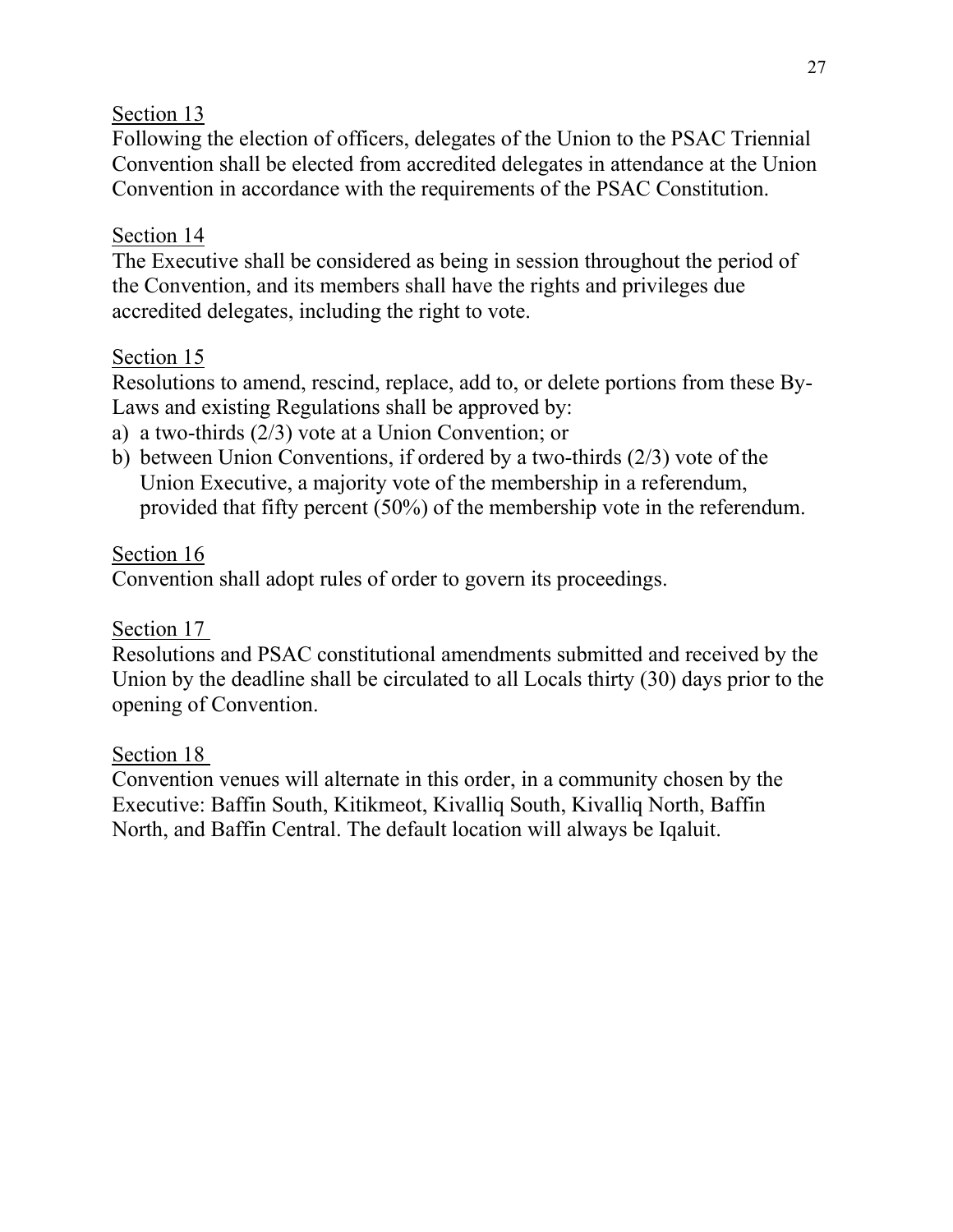## BY-LAW 14 Finances

### Section 1

The financial records of the Union shall be audited annually by a certified accountant approved by the Union Executive. Immediately upon completion of the annual audit, a copy of the audited financial statements shall be forwarded to the PSAC and to each Local, Sub-Local, and member of the Executive.

## Section 2

The signing authorities of the Union shall be the President, First Vice-President, Second Vice President, Treasurer, and Executive Director. All financial documents including cheques shall be signed by any two of the above.

### Section 3

The signing officers of the Union shall be bonded in an amount as determined by the Union Executive.

### Section 4

The fiscal year of the Union and all Locals and Sub-Locals shall be the calendar year.

### Section 5

All financial records of the Union and its Locals and Sub-Locals shall be retained by the Union for the legal period prescribed by the Income Tax Act.

### Section 6

Locals and Sub-Locals shall approve at least three (3) signing officers; the Secretary-Treasurer and one (1) other, normally the President, shall sign all cheques. No disbursements shall be made without prior authorization of the Local or Sub-Local Executive, or as directed by its membership.

### Section 7

The Secretary-Treasurer of the Local and Sub-Local shall submit a financial statement to all membership meetings. The Secretary-Treasurer of a Sub-Local shall forward a copy of the financial statement to the Local Secretary-Treasurer following each Sub-Local meeting where it was presented.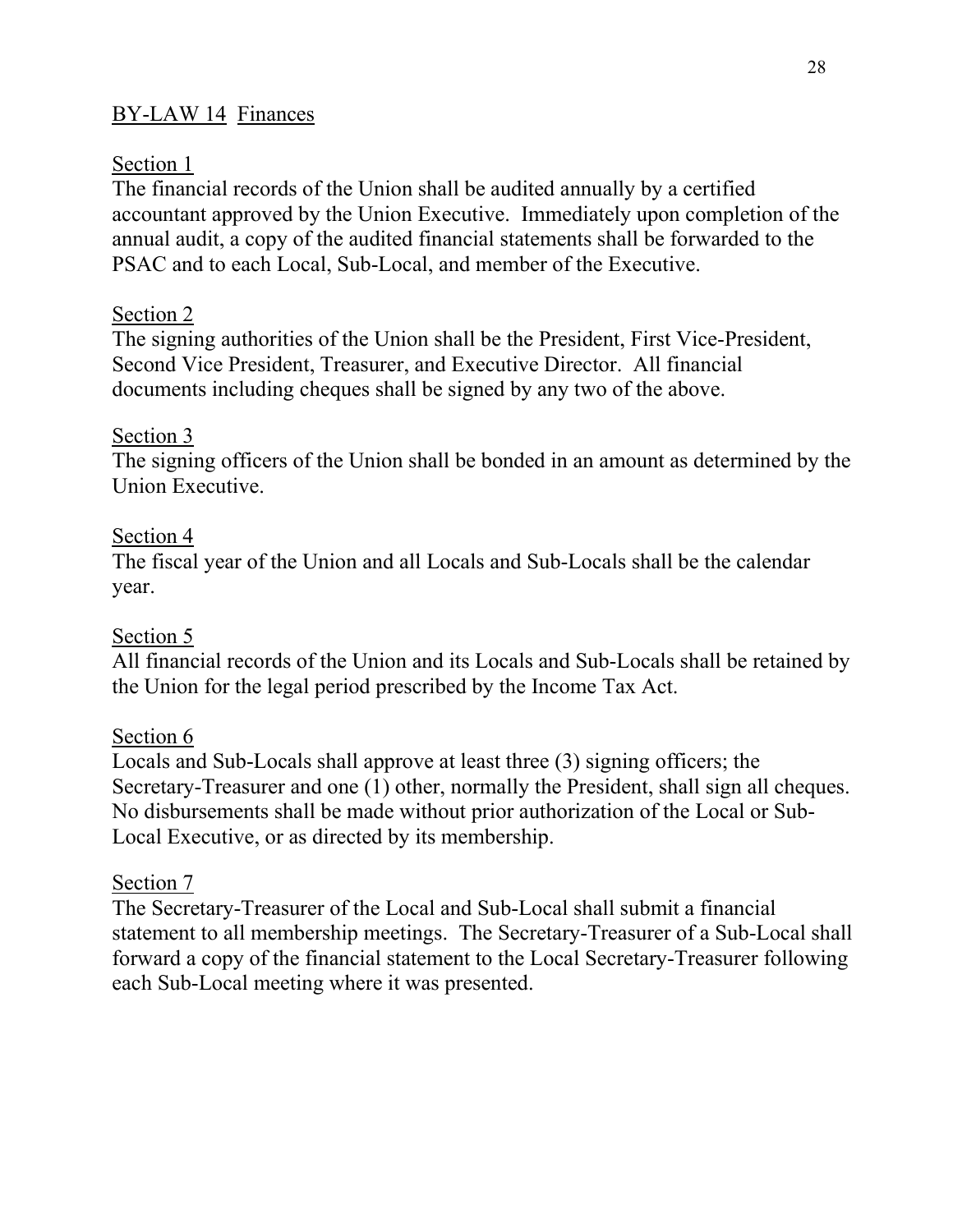- 1. Locals shall submit to the Union Executive quarterly statements of Local and Sub-Local finances. The Union shall make no remittance of dues rebate until such statements have been received. Rebates shall be due and payable quarterly.
- 2. For the purposes of this section, the statements prepared by the Local Secretary-Treasurer shall be reviewed and signed by any three members in good standing of the Local not holding office in the Local or Sub-Local affected.
- 3. Any Local may apply for and, subject to the approval of the Union Executive, may be granted an advance against the future dues of the Local.

## Section 9

No Local or Sub-Local shall enter into any fiscal contractual understanding agreement without prior approval of the Union Executive.

## Section 10

All financial records of the Union and its Locals and Sub-Locals shall be maintained in an approved manner, as advised by the Union Executive in the case of each Local and Sub-Local, and otherwise by the Union-appointed auditors.

## Section 11

The Union, Local or Sub-Local may:

- a) enter into association or affiliation with organizations with similar objects and purposes as the Union and to pay dues to such organizations; and
- b) invest all monies of the Union in securities that trustees are permitted to invest in under the Trustees Act.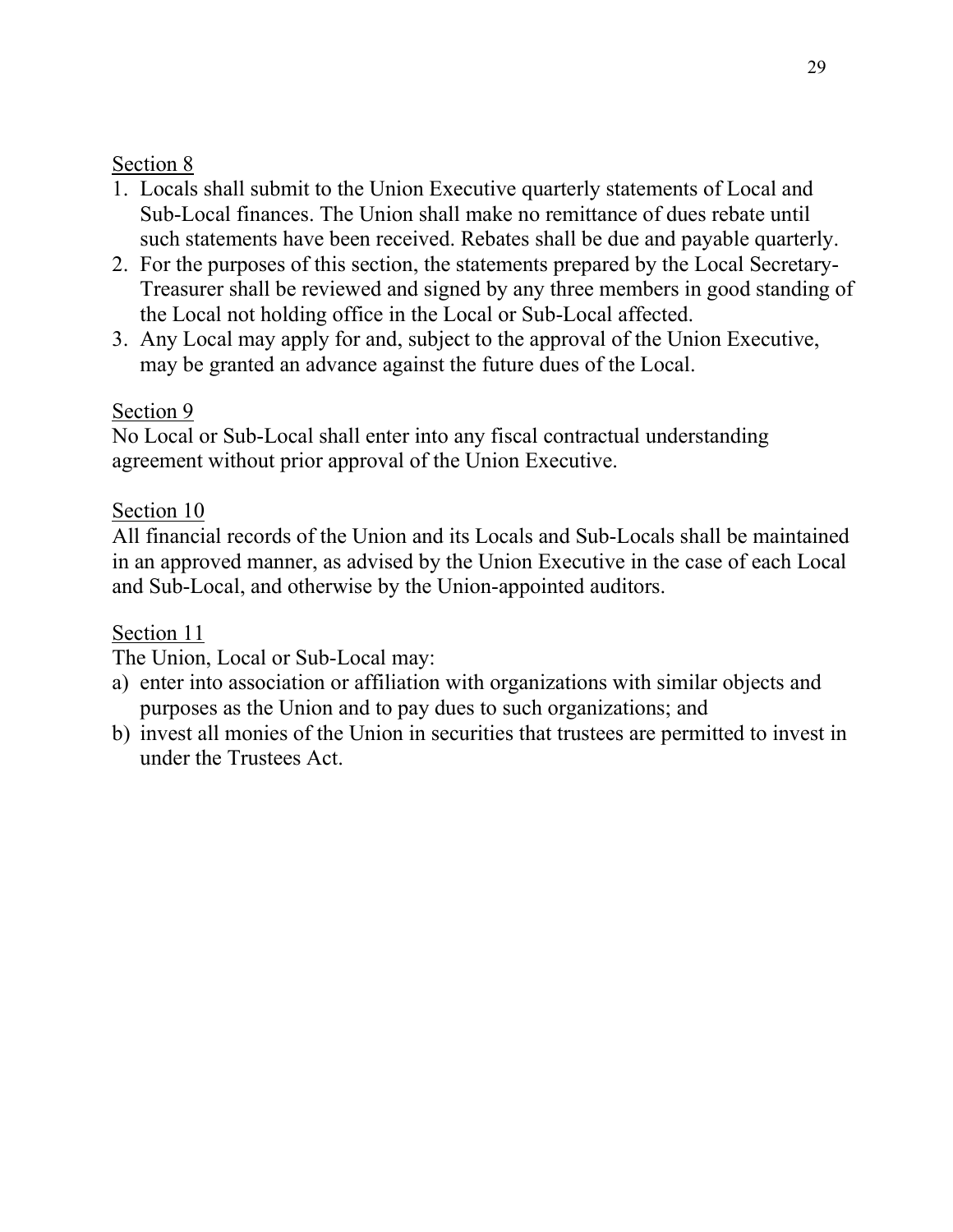# BY-LAW 15 Discipline

## Section 1

The Locals and the Union Executive shall have the authority to discipline any member in accordance with the PSAC Constitution and PSAC Regulation 19.

## Section 2

It is an offence for a member to violate any provision of these By-Laws or any Local or Sub-Local By-Laws.

## Section 3

- 1. A two-thirds (2/3) majority of those voting at the Union Executive shall have the authority to remove from office any officer who has contravened any provision of these By-Laws or the PSAC Constitution.
- 2. A Local of this Union shall have the right to remove from office any Local or Sub-Local Officer for contravening a provision of the Local By-Laws, these By-Laws or the PSAC Constitution.
- 3. A member who has been found guilty of an offence may:
	- a) be liable to a fine not exceeding five hundred (\$500.00) dollars payable to the Union; and/or
	- b) be recommended by the Union for suspension for a period not exceeding five (5) years or expulsion from membership by the PSAC; and/or
	- c) receive other such lesser penalty as is deemed appropriate.

# Section 4

All Union members who participate in contract negotiations representing management across the table from the Union shall be subject to disciplinary action of:

- a) a recommendation to the PSAC for a maximum of five (5) years membership suspension; and
- b) a maximum \$5,000.00 (five thousand) fine.